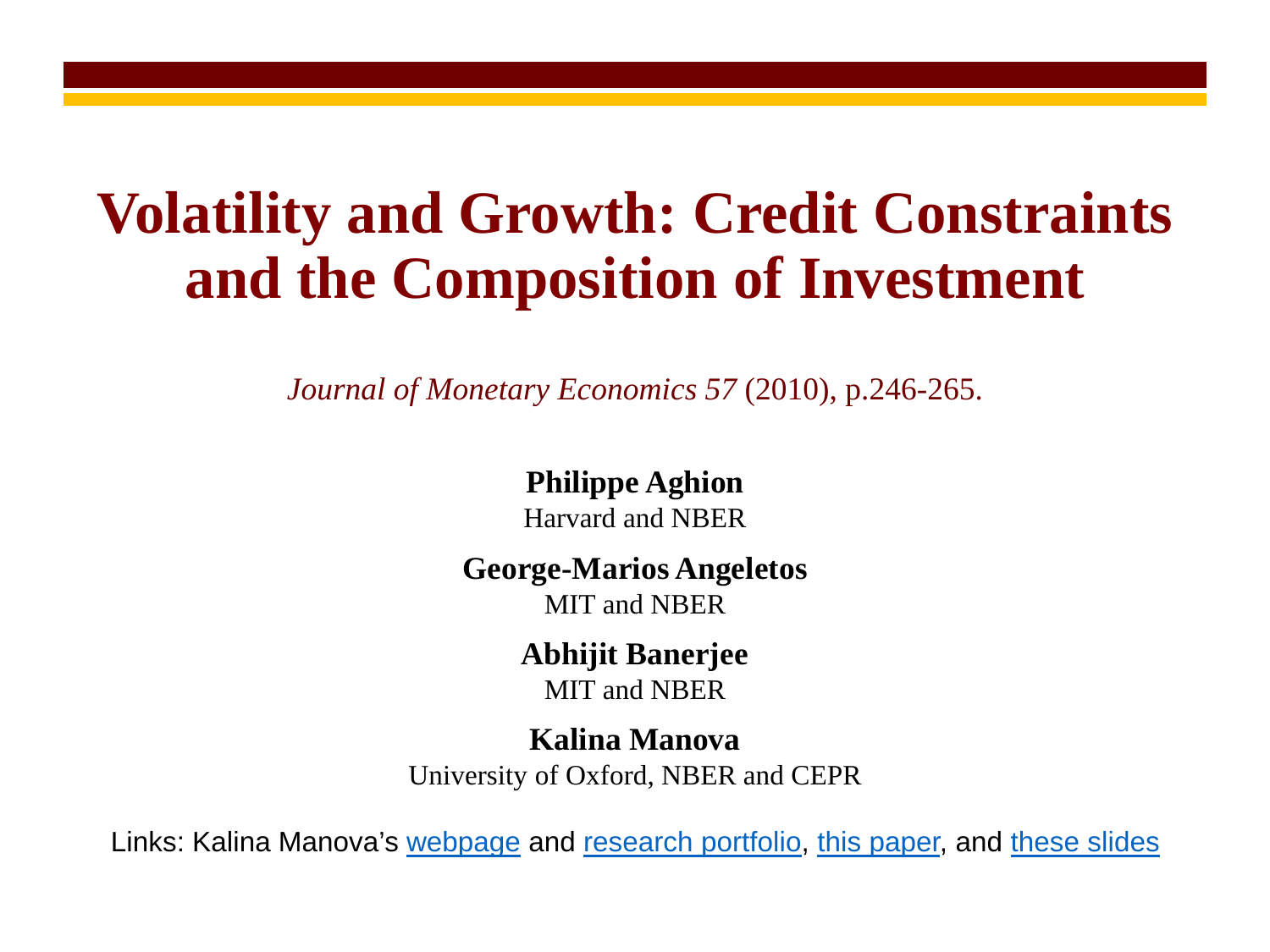## **Motivation**

- Business-cycle models give a central position to productivity shocks and the role of financial markets in the propagation of these shocks
	- But they typically take the entire productivity process as exogenous
- Growth models give a central position to endogenous productivity growth and the role of financial markets in the growth process
	- But they focus on trends, largely ignoring shocks and cycles
- Broad goal: theory of the joint determination of growth and volatility

#### Kalina Manova, Oxford 2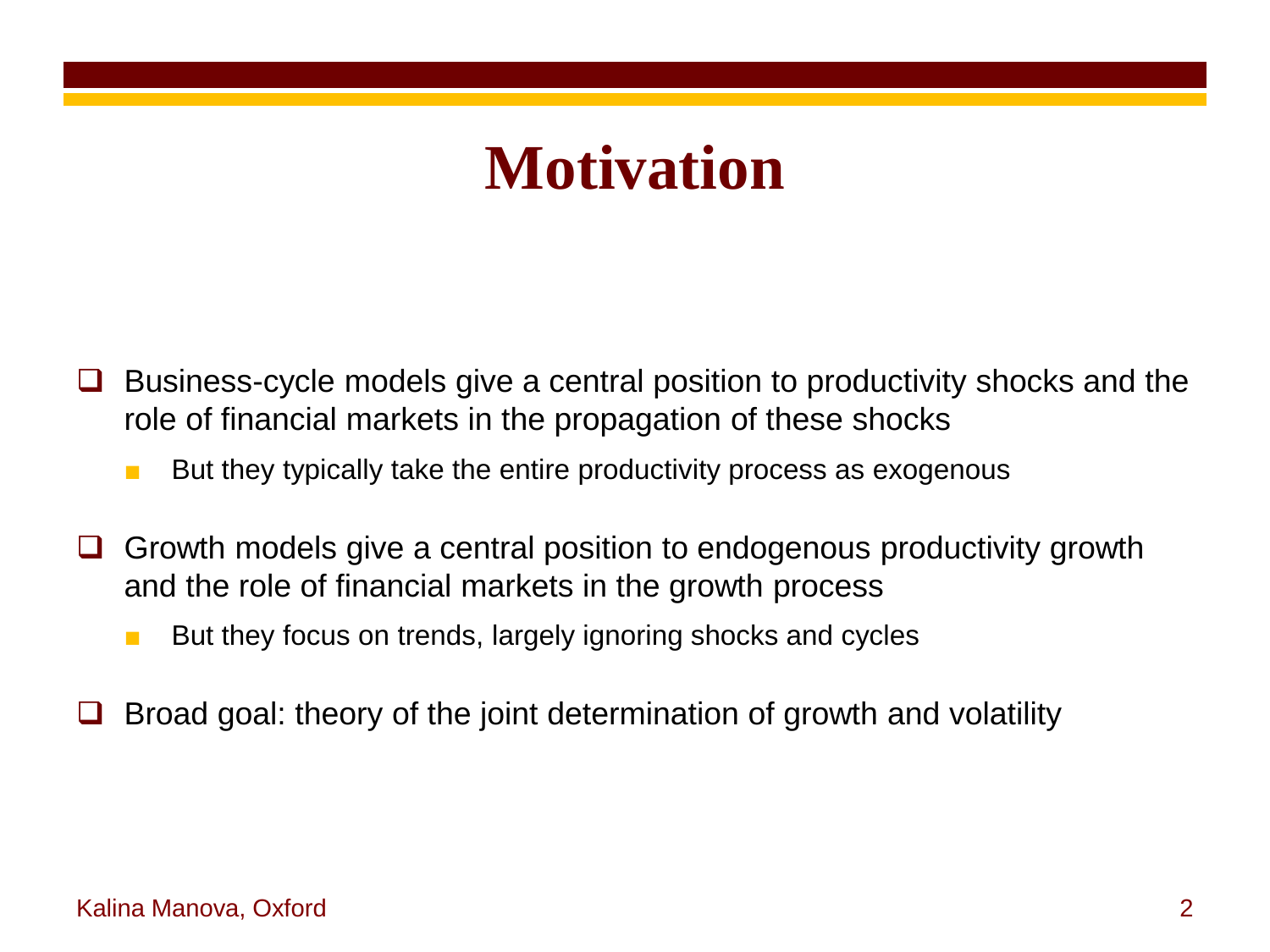## **Motivation**

- Ramey and Ramey (1995)
	- Negative correlation between volatility and mean rate of GDP per capita growth
- $\Box$  Possible causal interpretations
	- Risk discourages demand for investment more than it encourages precautionary supply of savings
	- Higher volatility increases the likelihood of binding credit constraints and thereby reduces investment
- $\Box$  These interpretations cannot explain the observed negative correlation between volatility and growth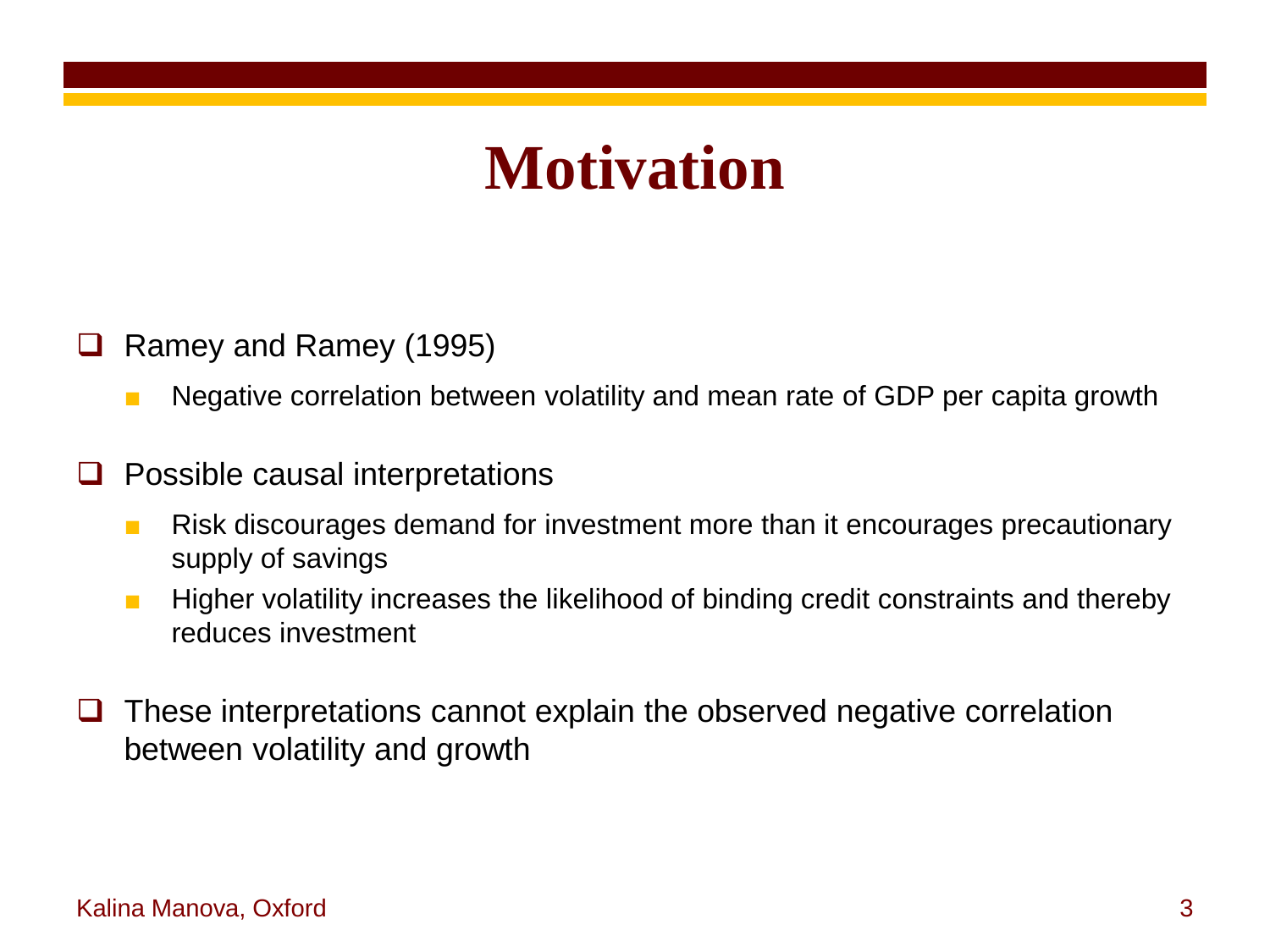# **Growth and Investment Volatility**

| Dependent variable       |                           | Average growth, 1960-2000  |                                      |                                  | Growth volatility, 1960-2000         |                       | Investment volatility, 1960–2000 |                            |  |
|--------------------------|---------------------------|----------------------------|--------------------------------------|----------------------------------|--------------------------------------|-----------------------|----------------------------------|----------------------------|--|
|                          | (1)                       | (2)                        | (3)                                  | (4)                              | (5)                                  | (6)                   | (7)                              | (8)                        |  |
| initial income           | 0.002<br>(0.88)           | $-0.010$<br>$(-3.31)^{44}$ | $-0.006$<br>$(-3.59)$ <sup>***</sup> | $-0.010$<br>$(-4.07)^{***}$      | $-0.012$<br>$(-3.23)$ <sup>***</sup> | $-0.005$<br>$(-1.22)$ | $-0.940$<br>$(-2.18)^{4}$        | $-1.526$<br>$(-2.63)^{**}$ |  |
| growth volatility        | $-0.127$<br>$(-2.10)^{4}$ | $-0.116$<br>$(-1.27)$      | $-0.113$<br>$(-2.64)$                | $-0.101$<br>$(-1.35)$            |                                      |                       |                                  |                            |  |
| investment/GDP           |                           |                            | 0.002<br>$(10.11)^{44}$              | 0.001<br>$(5.64)$ <sup>***</sup> |                                      |                       |                                  |                            |  |
| <i>private credit</i>    |                           |                            |                                      |                                  | $-0.024$<br>$(-2.09)^{4}$            | $-0.006$              | 0.577                            | 2.362                      |  |
| Controls                 |                           |                            |                                      |                                  |                                      | $(-0.52)$             | (0.43)                           | (1.41)                     |  |
| pop growth, sec enroll   | No.                       | Yes                        | <b>No</b>                            | Yes                              | <b>No</b>                            | Yes                   | <b>No</b>                        | Yes                        |  |
| Levine et al. policy set | <b>No</b>                 | Yes                        | <b>No</b>                            | Yes                              | <b>No</b>                            | Yes                   | <b>No</b>                        | Yes                        |  |
| R-squared<br>N           | 0.078<br>106              | 0.423<br>73                | 0.540<br>106                         | 0.617<br>73                      | 0.241<br>106                         | 0.498<br>73           | 0.052<br>106                     | 0.369<br>73                |  |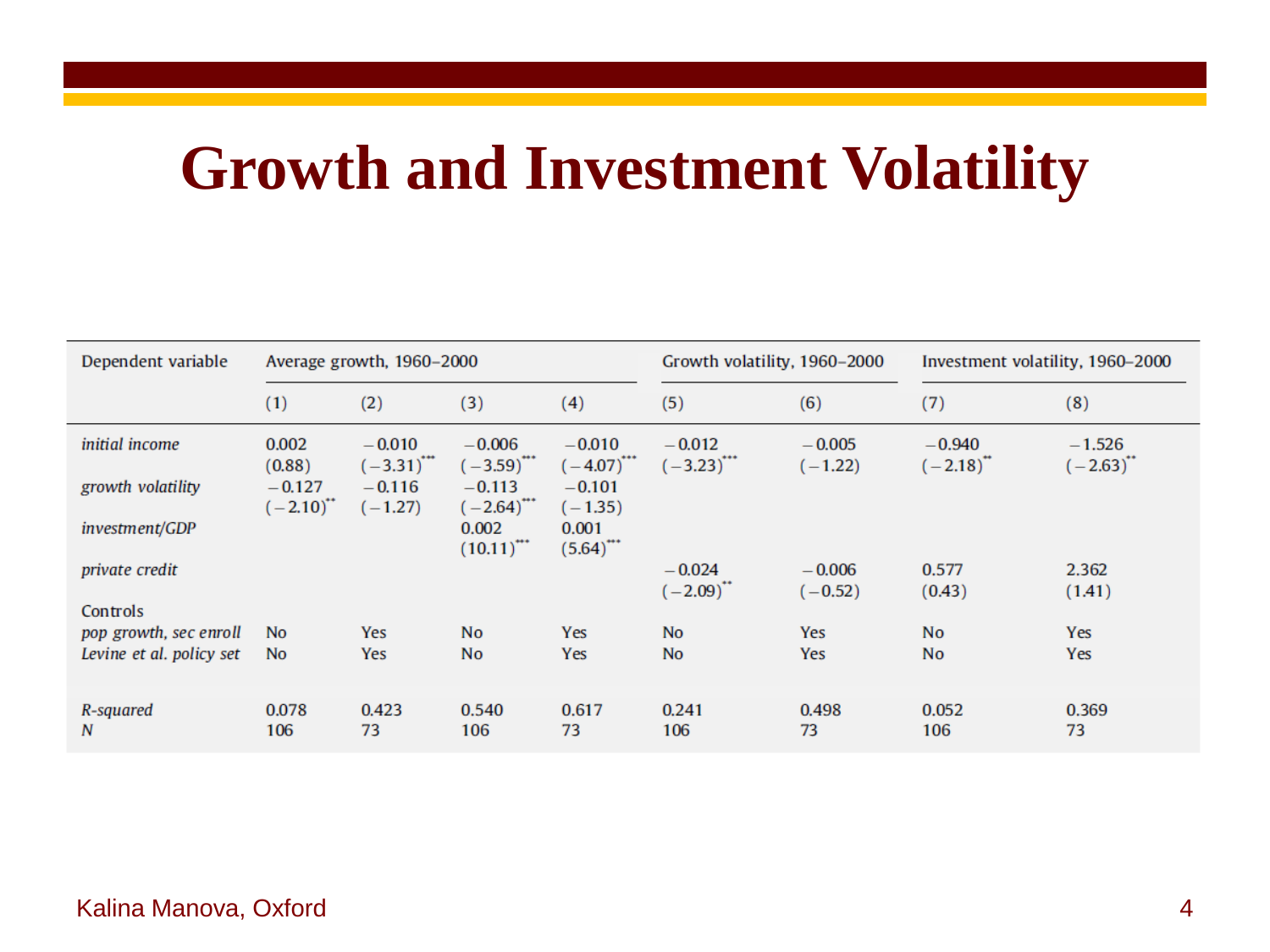## **Motivation**

- The point estimate of the volatility coefficient falls only by one tenth when the investment rate is included as an additional control
	- Observed negative relation between volatility and growth is not channeled through the overall rate of saving and investment
- $\Box$  The correlation between private credit and the st dev of the ratio of investment to GDP is about zero
	- Volatility effects of credit constraints are not channeled through the overall rate of investment
- Need to look beyond the standard transmission channel to understand the effect of uncertainty and credit constraints on growth and volatility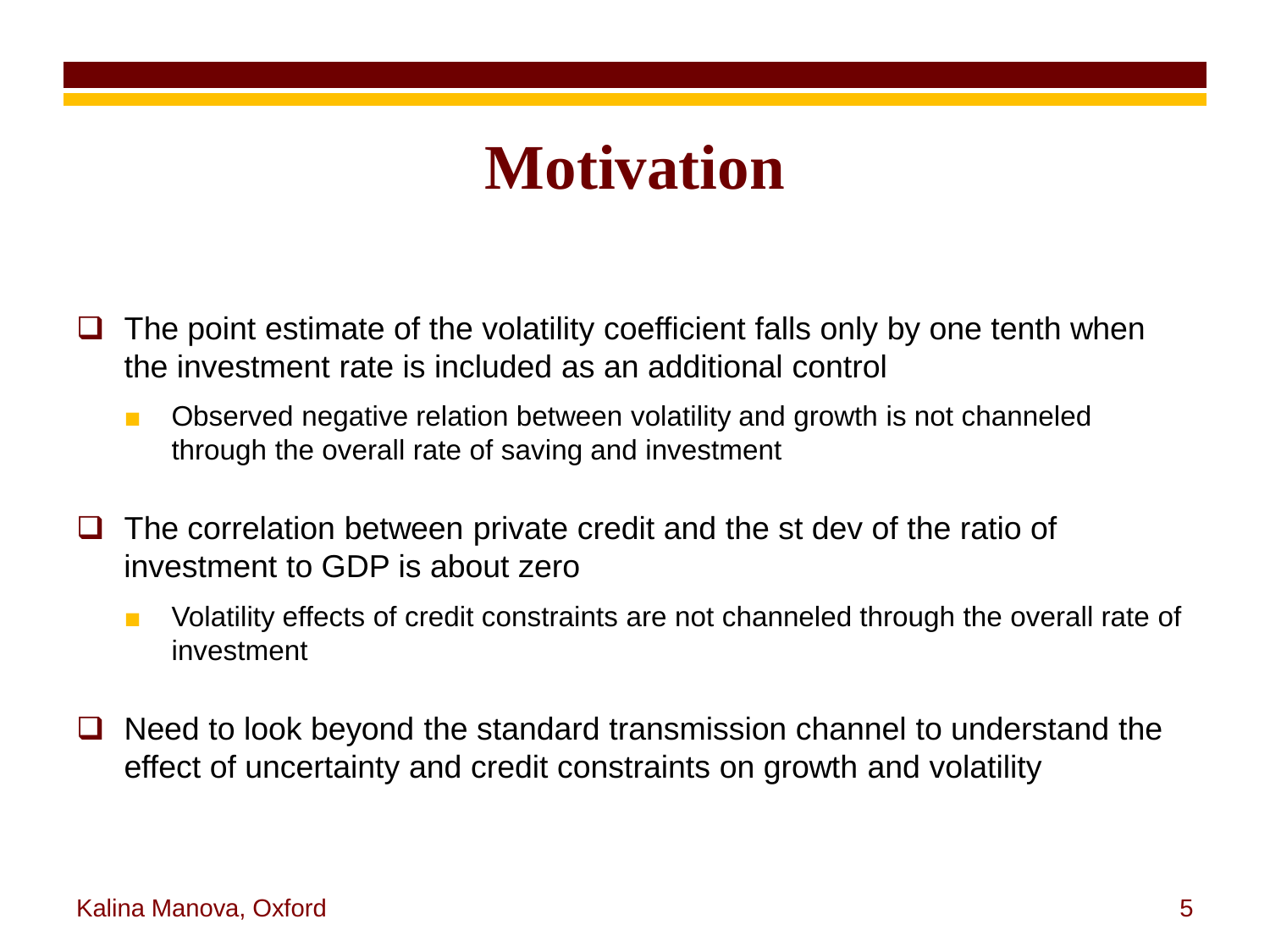# **This Paper**

 Study how financial frictions impact both the *level* and the *composition* of investment over the business cycle and their implications for volatility and growth

#### Model

- Short-term and long-term investments
- Fraction of capital allocated to long-term investment is countercyclical under perfect credit markets, but turns procyclical under sufficiently tight constraint

#### **Predictions**

- Tighter credit constraints contribute to a more procyclical share of long-term investment
- Financial frictions contribute to both lower mean growth and higher volatility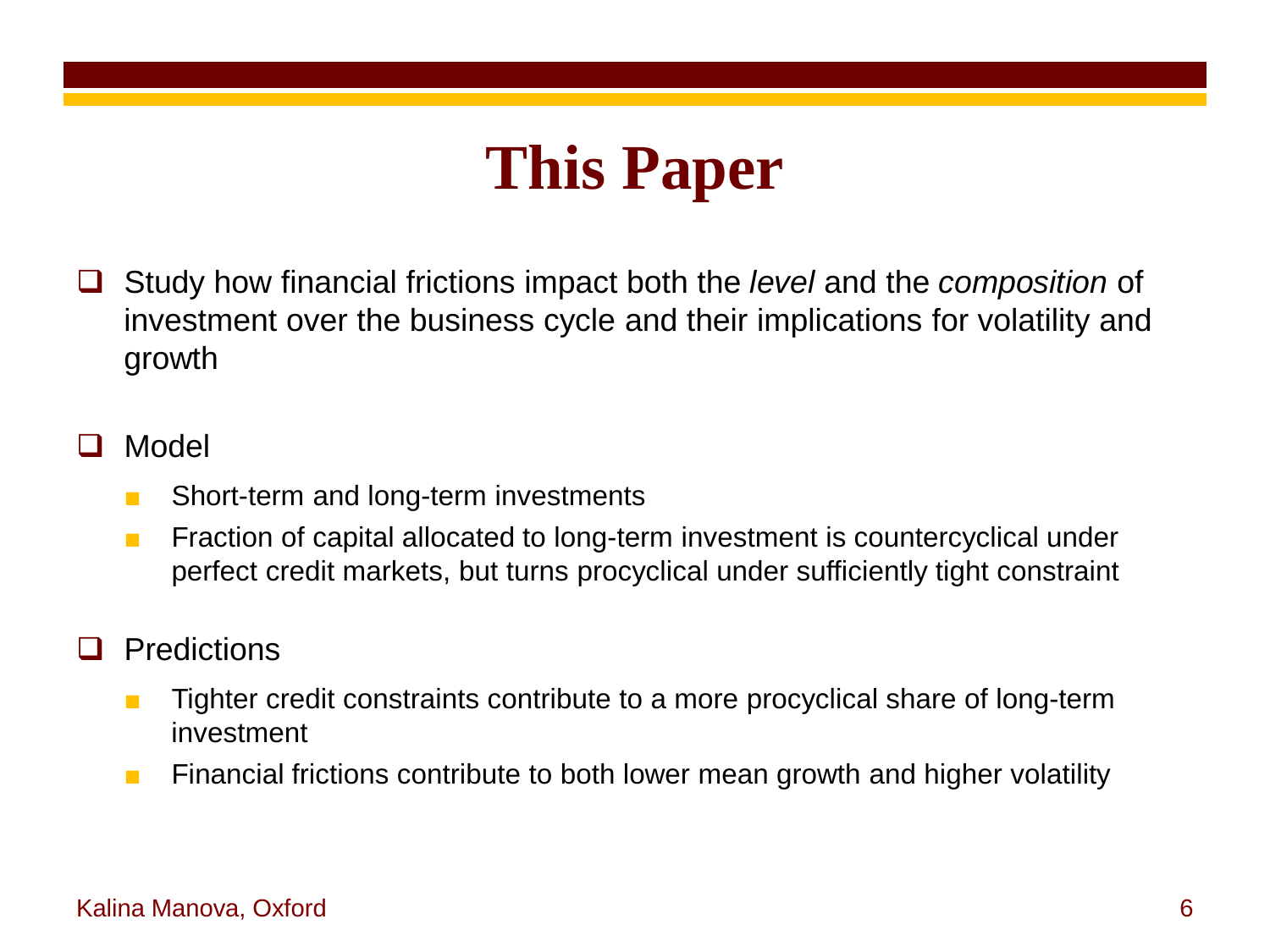# **This Paper**

### **Q** Empirics

- Panel of 21 OECD countries over the 1960–2000 period
- Business-cycle shocks: innovations in commodity prices weighted by commodities' share in net exports
- Share of long-term investment: ratio of structural investment to total private investment
- Tightness of credit constraints: private credit to GDP ratio

#### **Results**

- Impact of shocks on the share of structural investment is greater in countries with lower financial development, but not on the overall investment rate
- Tighter credit amplifies the effects of shocks on output growth
- Financially underdeveloped countries exhibit less growth, more volatility, and a more negative correlation between growth and volatility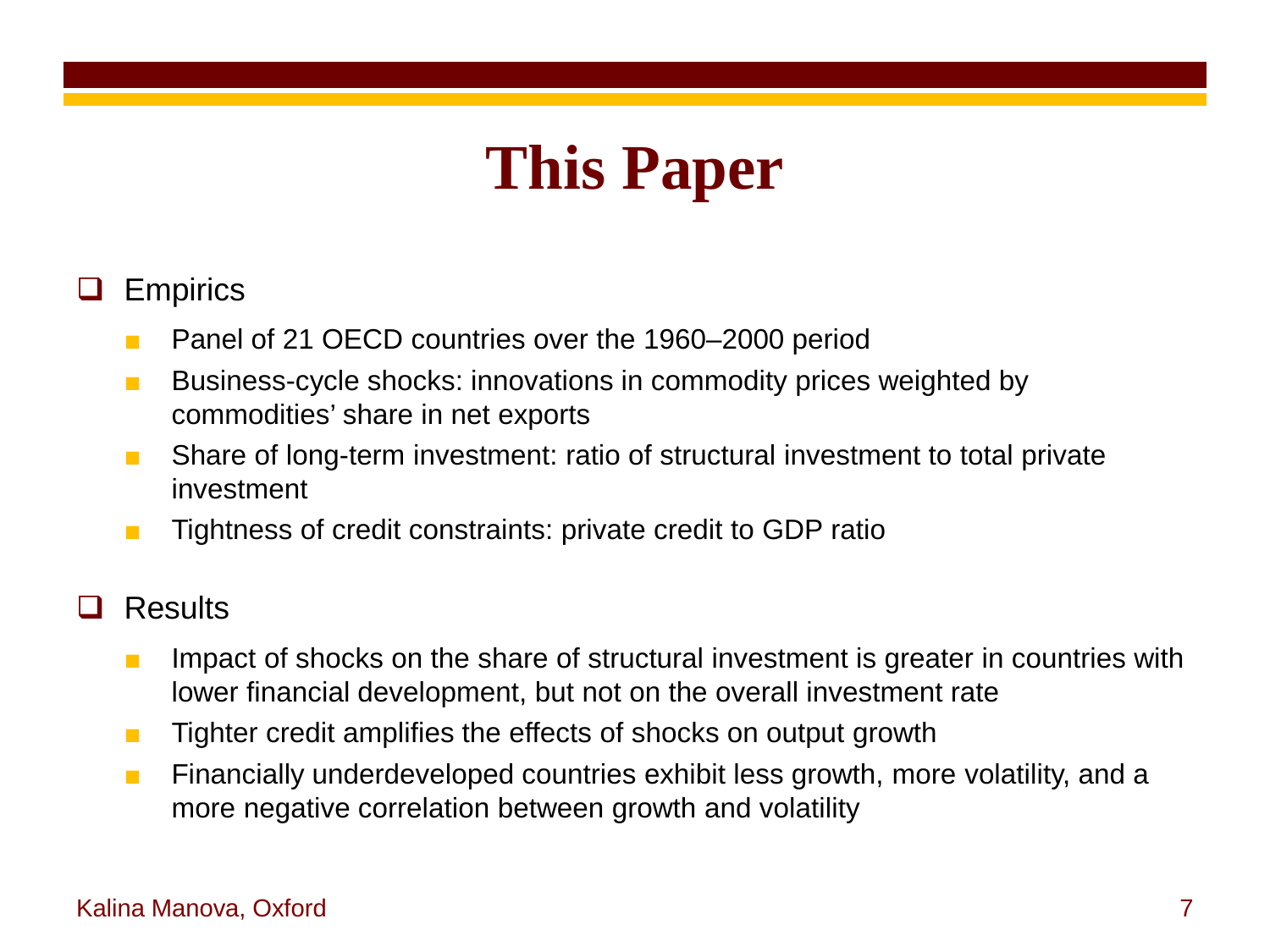# **Outline**

- 1. Introduction and motivation
- 2. Model
- 3. Empirical findings
	- 1. Impact of shocks on investment
	- 2. Impact of shocks on growth
- 4. Conclusion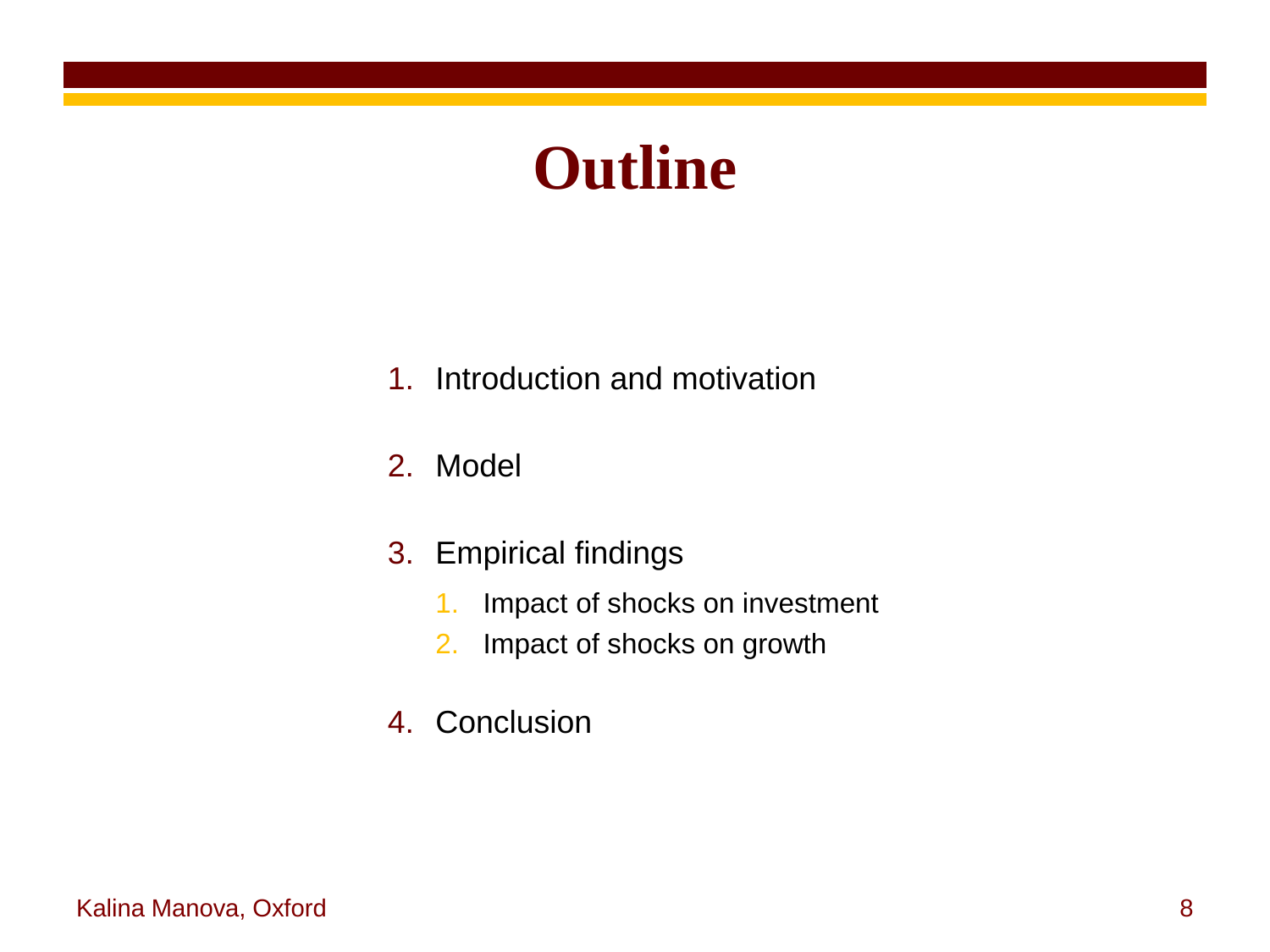### **Theoretical Framework**

#### Set up

- Single type of agents
- Each generation consists of a unit mass of agents
- Each agent lives for three periods, endowed with unit labor in each period
- Single consumption good, two types of capital goods
- Endowments and preferences
	- **■** Agent born in period t has labor endowment of  $H_t$  in efficiency units
	- $H_t$  is fixed over the productive life of the agent and exogenous to her choices
	- Linear preferences

$$
U_t = C_{t,t} + \beta C_{t,t+1} + \beta^2 C_{t,t+2}
$$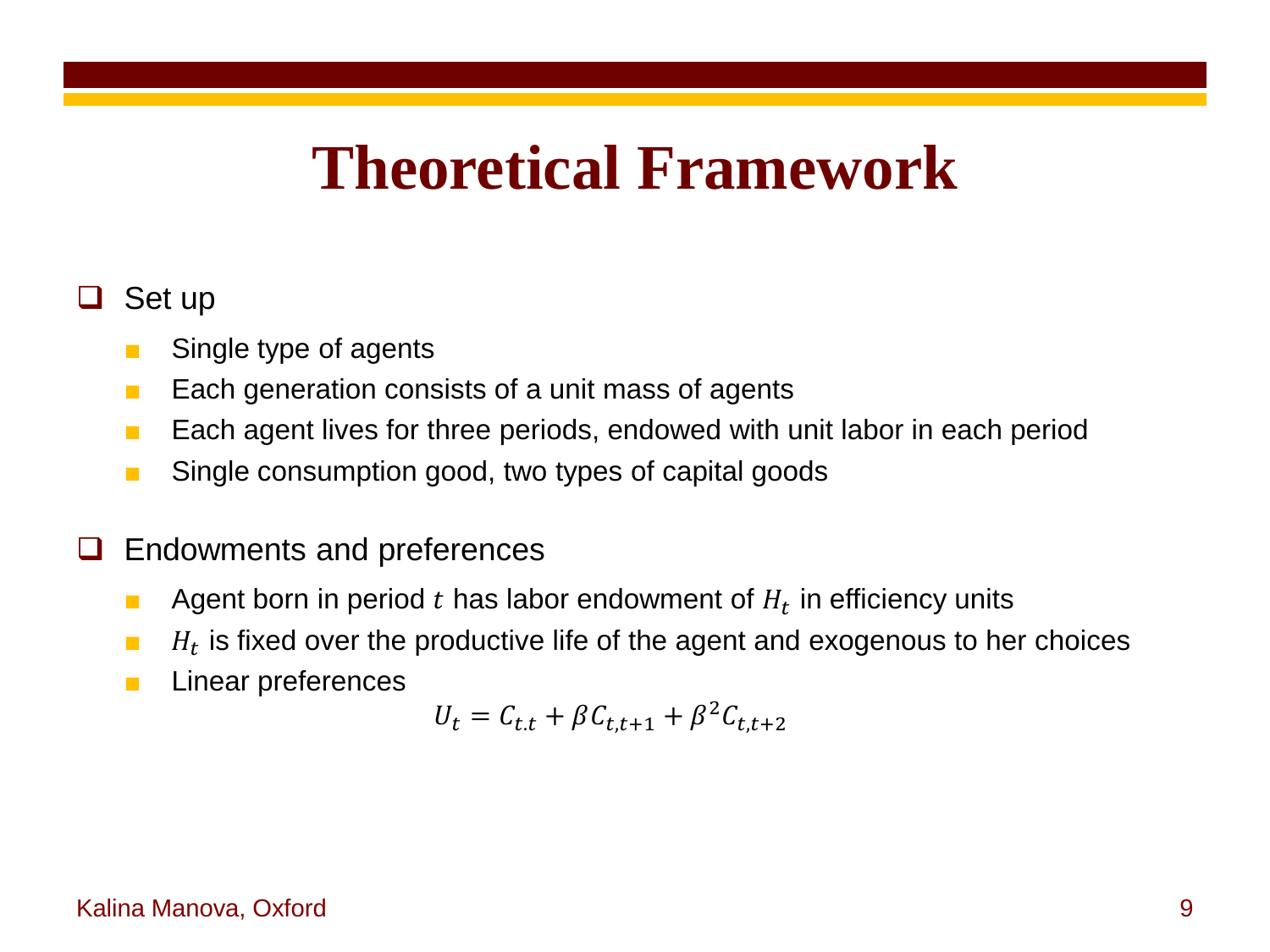### **Production Technology**

#### $\Box$  Production of capital goods

**At period t, agent can transform labor to either of two types of capital goods, K** and  $Z$ , using CRS technology:

 $K_t = \theta H_{k,t}$ ,  $Z_t = \theta H_{z,t}$ 

- **B** Short-term investment: K becomes productive in  $t + 1$
- **■** Long-term investment: Z becomes productive in  $t + 2$
- Production of consumption good

 $Y_{t,t+1} = A_{t+1} K_t^{\alpha} H_t^{1-\alpha}, \qquad Y_{t,t+2} = A_{t+2} Z_t^{\alpha} H_t^{1-\alpha}$ 

- $\blacksquare$   $Y_{t,s}$  is the consumption good produced in period s by an agent born in t
- $\blacksquare$   $A_s$  is aggregate productivity in period s

#### Kalina Manova, Oxford 10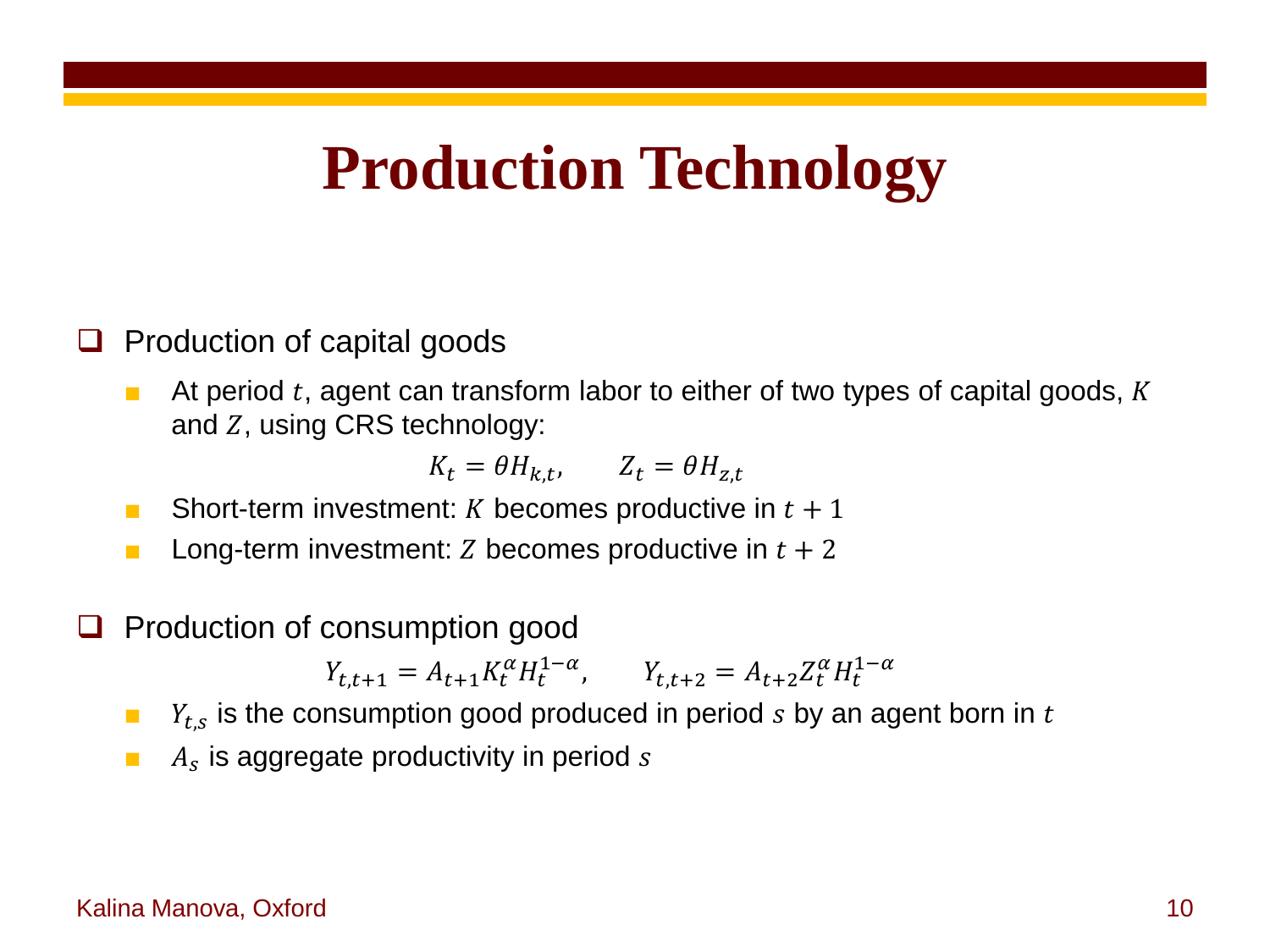# **Liquidity Shock**

### $\Box$  Liquidity shock

- At period  $t + 1$ , agent faces an idiosyncratic shock  $L_{t+1} \geq 0$  that she must incur to produce consumption goods in period  $t + 2$
- Failure to cover the liquidity shock results in zero output
- **If the agent covers the shock, she recovers fully the associated expense in**  $t + 2$

#### Financial markets

- Agents can trade only a riskless short-term bond
- Net borrowing of an agent in the first or second period cannot exceed a multiple  $\mu \geq 0$  of her contemporaneous income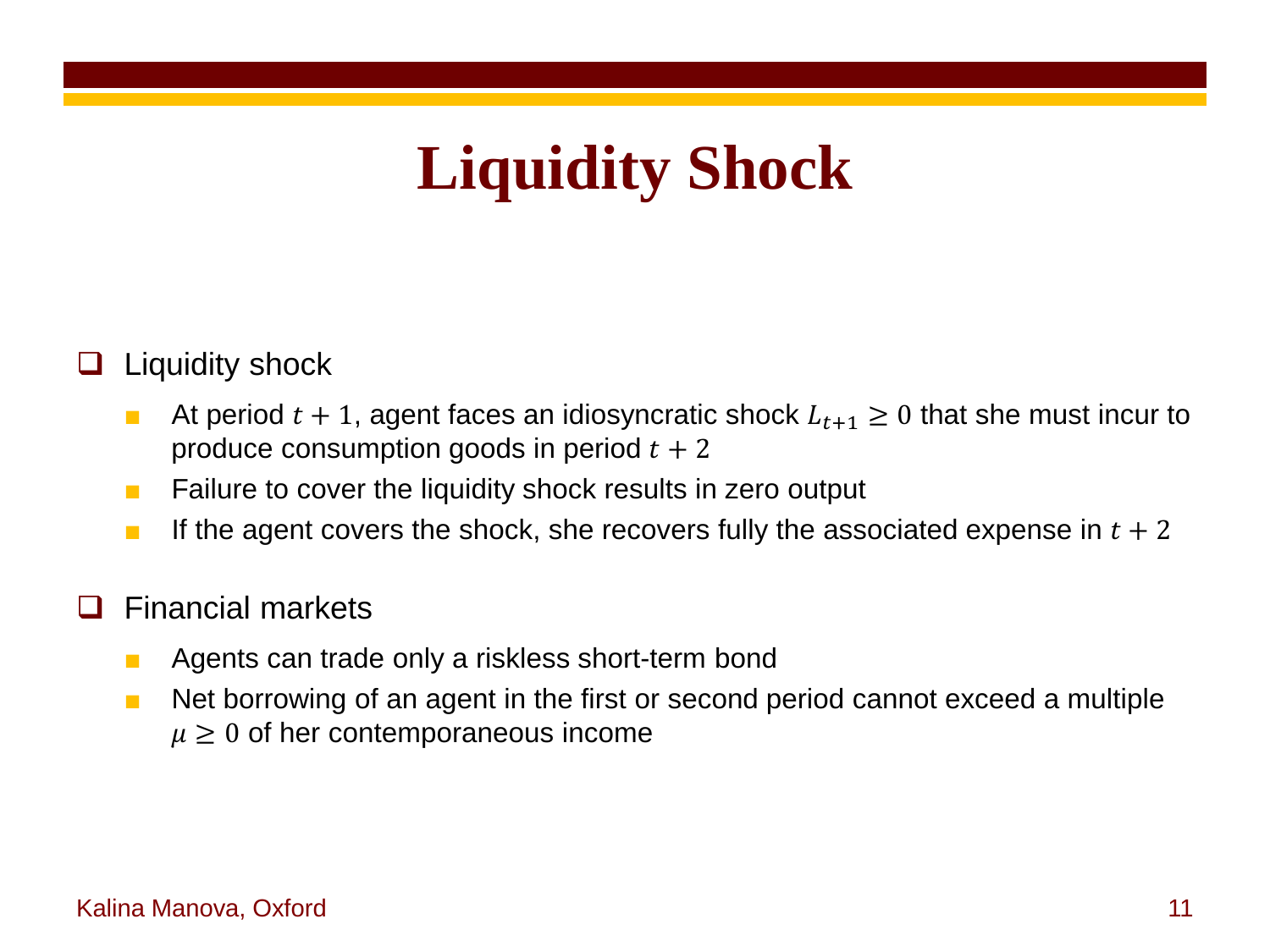### **Budget and Borrowing Constraints**

Period 1 Constraint:  $C_{t,t} + q_t(K_t + Z_t) = q_t \theta H_t + B_{t,t}$ ,  $B_{t,t} \leq \mu q_t \theta H_t$ 

- $\blacksquare$   $C_{t,s}$ : consumption at period s by agent born in t
- $q_t$ : price of capital at t
- $B_{t,t}$ : first period borrowing

Period 2 constraint:  $C_{t,t+1} + L_{t+1}e_{t,t+1} = Y_{t,t+1} + B_{t,t+1} - (1 + R_t)B_{t,t}$ ,  $B_{t,t+1} \leq \mu Y_{t,t+1}$ 

- $\blacksquare$   $L_{t+1}$ : liquidity shock
- $\blacksquare$   $e_{t,t+1}$ : 1 if the agent covers the shock
- $Y_{t,t+1}$  : income from short-term investment
- **B**  $R_t$  : risk-free rate between t and  $t + 1$

Period 3 constraint:  $C_{t,t+2} = (Y_{t,t+2} + \beta^{-1}L_{t+1})e_{t,t+1} - (1 + R_{t+1})B_{t,t+1}$ 

- $Y_{t,t+2}$  : income from long-term investment
- $\mathbf{B}^{-1}$   $L_{t+1}$ : recovery of liquidity expense

#### Kalina Manova, Oxford 12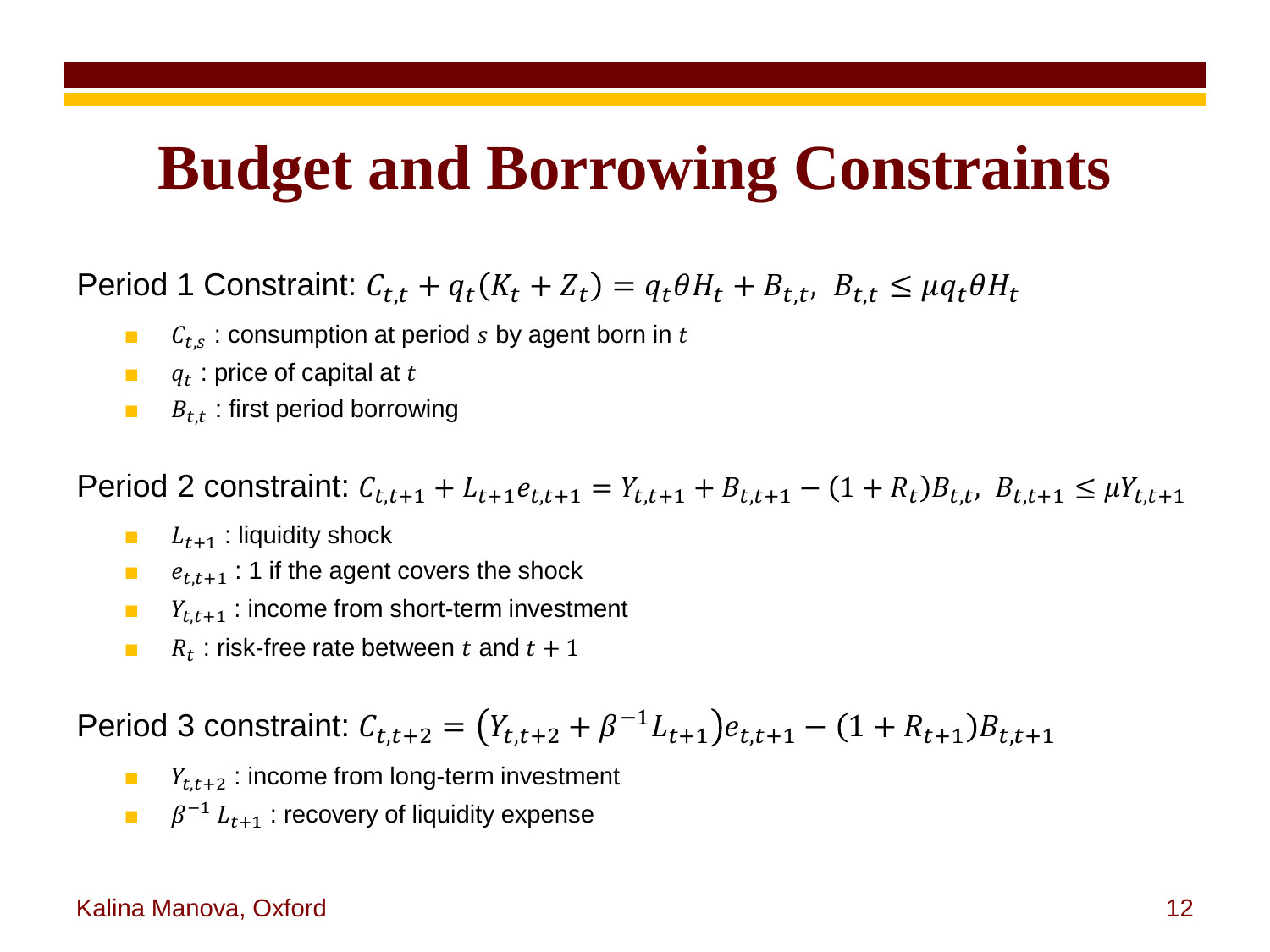# **Dynamics**

Stock of human capital

$$
H_{t+1} = \Gamma(H_t, \tilde{Z}_t, K_t)
$$

- $\blacksquare$   $\bar{Z}_t$  : long-term investment that survives liquidity shocks
- **F**  $\Gamma$  : homogeneous of degree 1, increasing in  $Z/K$  (long-term investment more conducive to productivity growth)

### Productivity shock

 $\log A_t = \rho \log A_{t-1} + \log \nu_t$ 

- $\mathbf{v}_t$ : innovation in productivity shock, mean normalized to 1
- $\rho$ : persistence of productivity shock
- $\Box$  Liquidity shock
	- Distribution of  $l_{t+1} \equiv L_{t+1}/H_t$  invariant over time, has support [0,  $l_{max}$ ], cdf  $\Phi$
	- **•** Assume  $\Phi(l) = (l/l_{max})^{\Phi}$

#### Kalina Manova, Oxford 13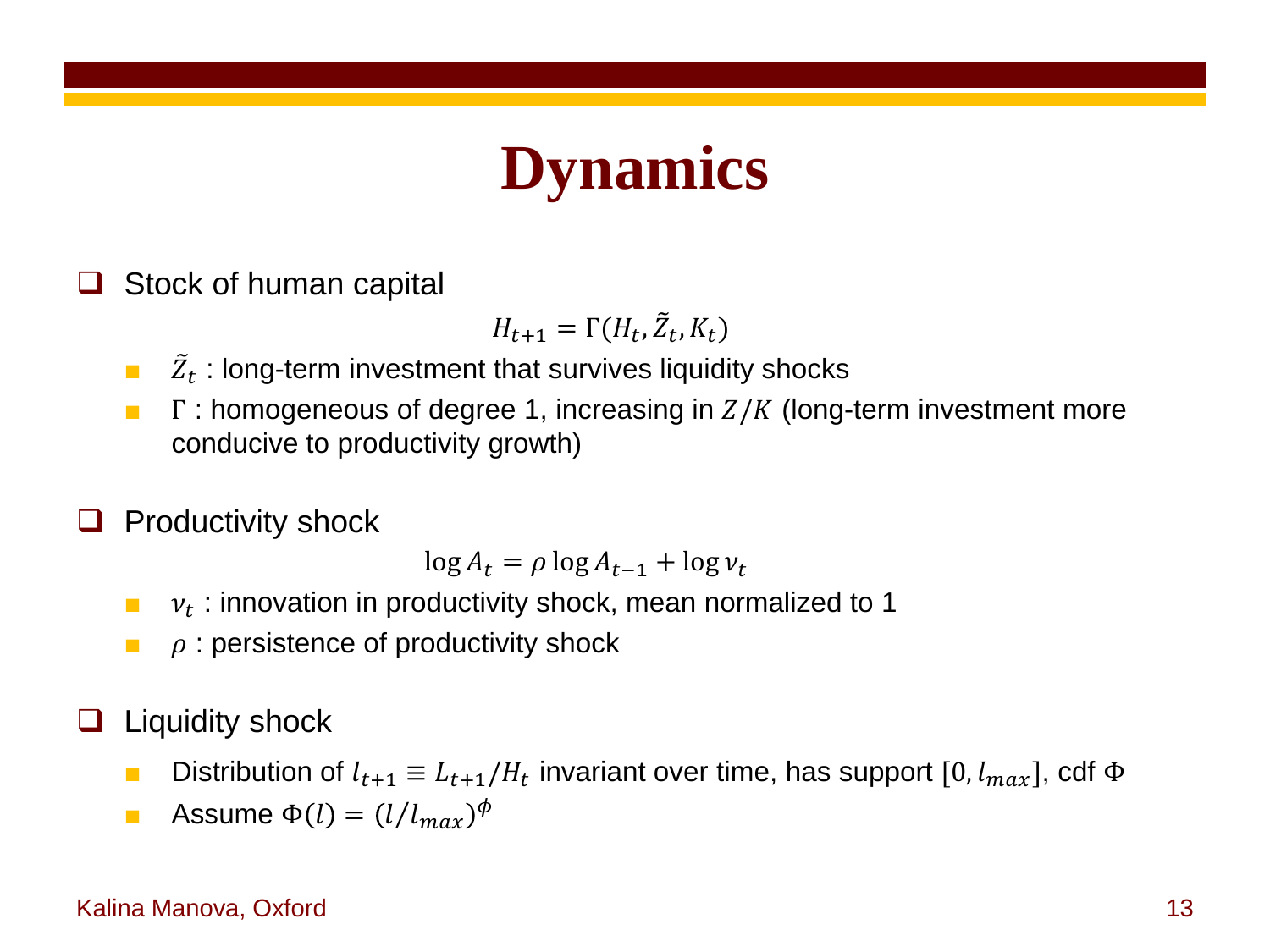## **Perfect Credit Markets**

**Proposition 1** Suppose that credit markets are perfect.

- i. The equilibrium exists and is unique.
- ii. There exists a continuous function  $z^* : \mathbb{R}_+ \to (0, \theta)$  such that the equilibrium levels of short-term and long-term investment are given, respectively, by  $k_t \equiv K_t / H_t = \theta - z^* (A_t)$  and  $z_t \equiv Z_t / H_t = z^* (A_t)$ .
- iii. The function  $z^*$  is strictly decreasing. That is, the share of long-term investment decreases with a positive innovation in productivity.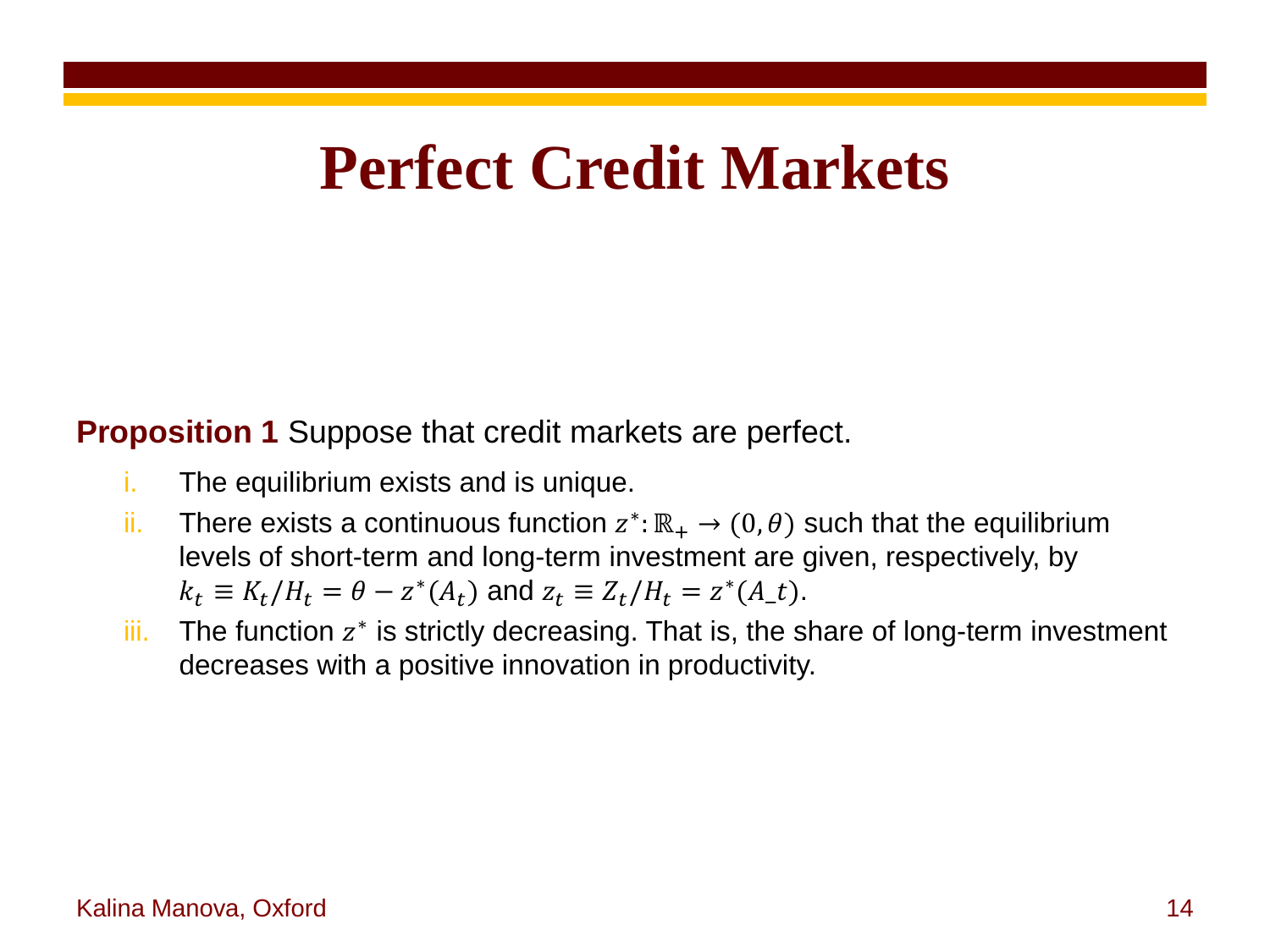### **Perfect Credit Markets**

#### **Intuition: Opportunity cost effect**

- $\Box$  Opportunity cost of long-term investment is higher in booms than in recessions
	- Mean reversion in the business cycle makes short-term profits more pro-cyclical
	- Return to short-term investment depends more on short-term profits, so likely to be more procyclical than return to long-term investment
	- Composition of investment is likely to shift towards a higher share of long-term investment during recessions than during booms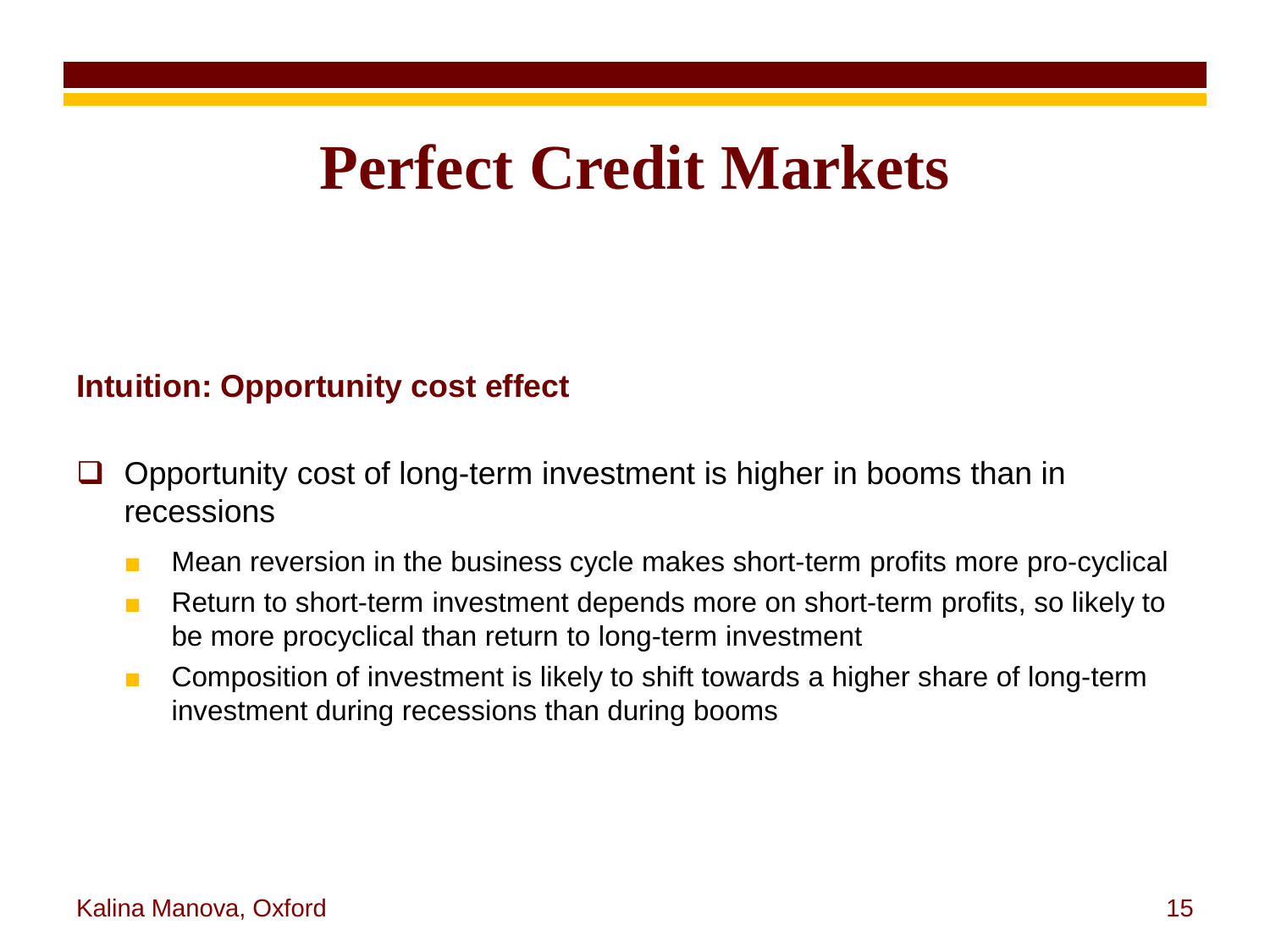## **Imperfect Credit Markets**

**Proposition 2** Suppose that credit constraints are sufficiently tight that the liquidity risk is non-zero in all states of nature.

- i. The equilibrium exists and is unique.
- $ii.$  There exists a continuous function  $z$  such that the equilibrium composition of investment is given by  $k_t = \theta - z(A_t, \mu)$  and  $z_t = z(A_t, \mu)$ .
- iii. This function satisfies  $z(A, \mu) < z^*(A)$  for all  $(A, \mu)$  and is decreasing in  $\mu$ . That is, credit constraints depress the share of long-term investment below its completemarket value, and the more so the tighter they are.
- iv. Suppose further that  $\phi > 1 \rho$ . Then  $z(A, \mu)$  is increasing in A. That is, the share of long-term investment increases with a positive innovation in productivity.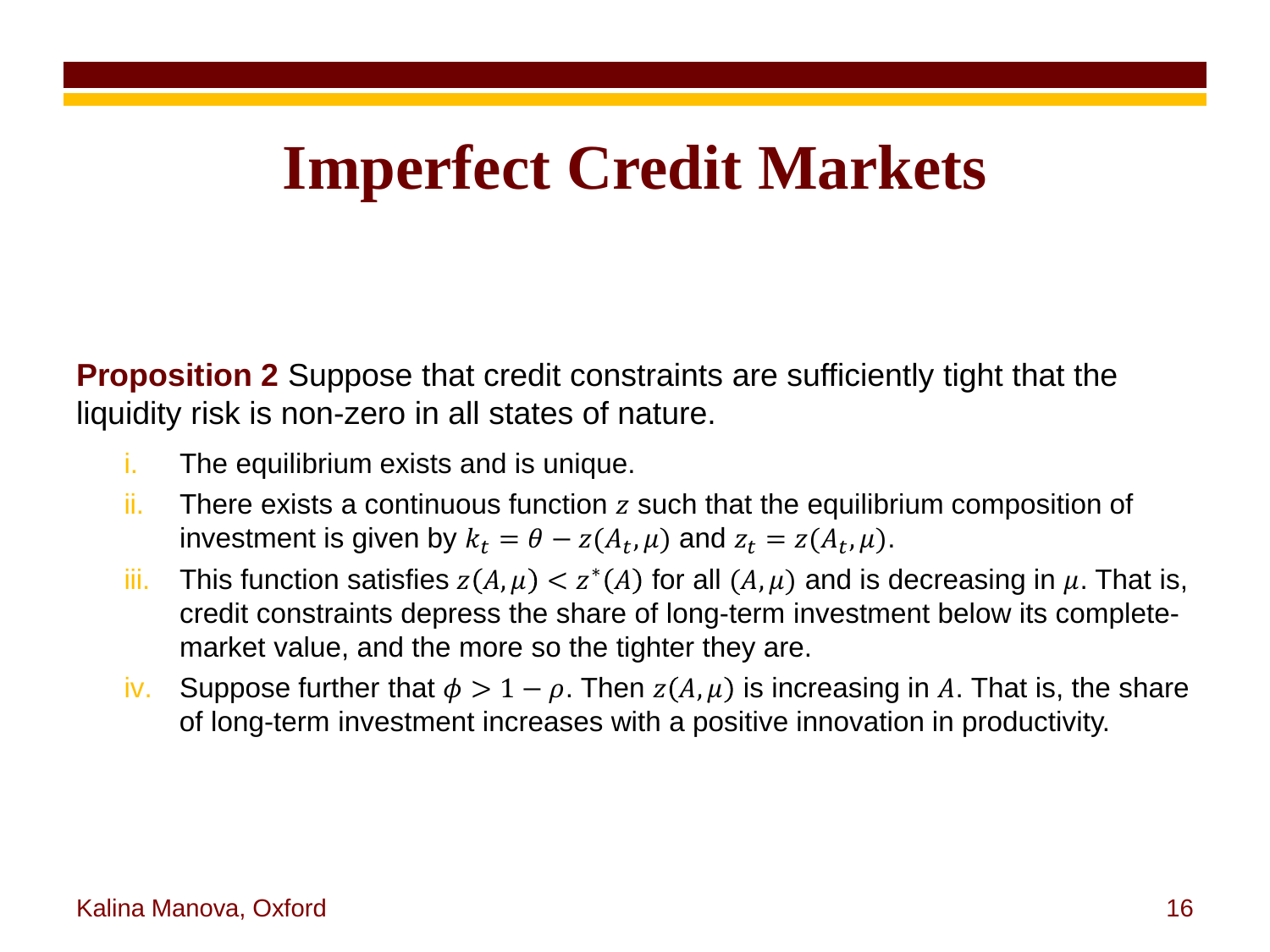# **Imperfect Credit Markets**

#### **Intuition: Liquidity risk effect**

Share of long-term investment is lower than under complete markets

- Liquidity shock introduces a positive wedge between the marginal products of the long-term and the short-term investment
- Positive probability that the long-term investment will get disrupted
- Precautionary motive for short-term investment
- As credit constraints become tighter, the probability of disruption increases and the precautionary motive gets reinforced
- $\Box$  Liquidity-risk effect: positive productivity shock improves the availability of liquidity and reduces the probability of disruption
	- Opposite direction of opportunity-cost effect
	- **■** Liquidity-risk effect dominates if and only if  $\phi$  (cyclical elasticity of liquidity risk) is sufficiently high relative to  $1 - \rho$  (non-persistence of business cycle)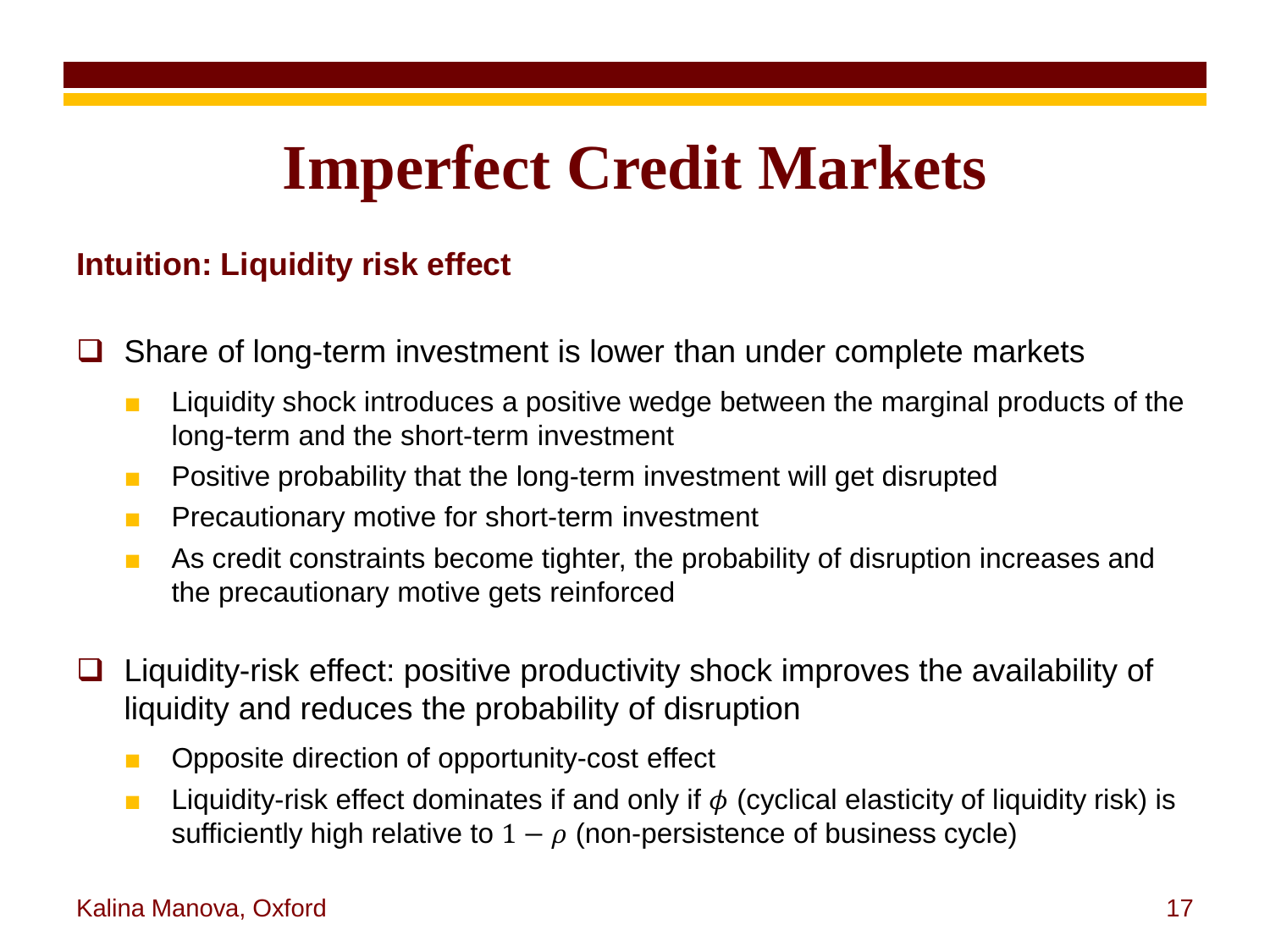# **Main Prediction**

**Main prediction** Other things equal, tighter credit constraints make it more likely that the share of long-term investment increases with a positive productivity shock.

- $\Box$  Propositions 1 and 2 together imply that the share of long-term investment turns from countercyclical under complete markets to procyclical when credit constraints are tight and liquidity risk is sufficiently procyclical
- $\Box$  Even when the probability of disruption is positive for a subset of states, the liquidity-risk effect remains, contributing to procyclicality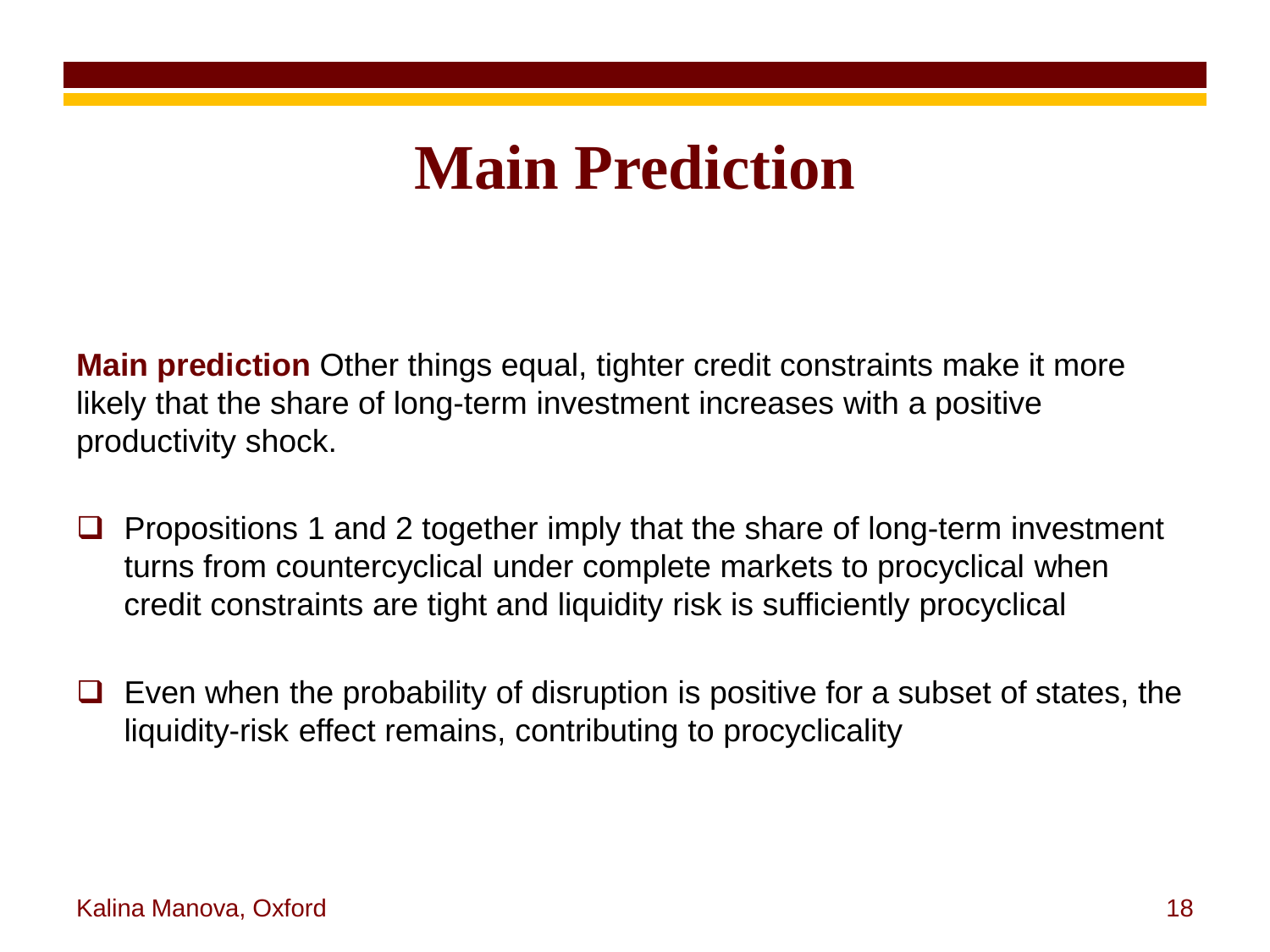## **Propagation and Amplification**

#### **Proposition 3**

- i. There exist functions  $h^*$  and h such that  $H_{t+1}/H_t = h^*(A_t)$  when markets are complete and  $H_{t+1}/H_t = h(A_t, v_{t+1}, \mu)$  when markets are incomplete.
- ii. Suppose the liquidity risk is bounded away from zero. Then the endogenous component of productivity growth is lower under incomplete markets than under complete markets, more so the lower  $\mu$  or the lower the innovation in productivity.
- iii. Suppose further that  $\phi > 1 \rho$ . Then the endogenous component of productivity growth increases with the beginning-of-period productivity under incomplete markets, whereas it decreases with it under complete markets.

#### **Auxiliary predictions**

- iv. In the short run, tighter credit constraints amplify the response of output to exogenous business-cycle shocks.
- v. In the long run, they lead to lower mean growth.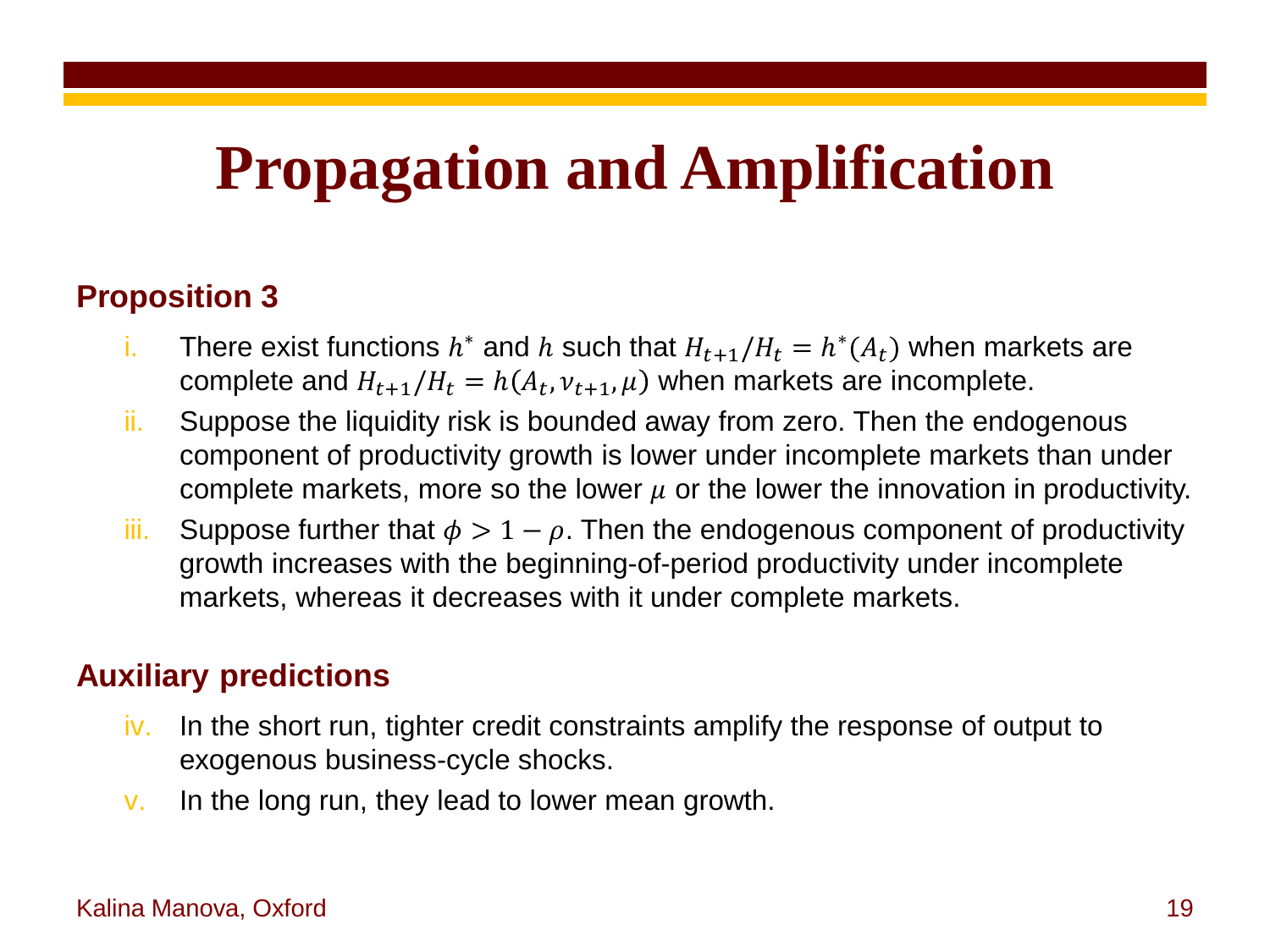### **Data**

- Long-term investment rate,  $z_t$ 
	- Share of structural investment in total private investment
	- 21 OECD countries over 1960-2000 (OECD Economic Outlook Database 2005)
- Exogenous disturbance,  $v_t$ 
	- Net-export-weighted changes in international prices of 42 commodities (International Financial Statistics Database of the IMF)
	- TFP shocks in the model should be interpreted broadly as supply and demand shocks that cause variations in firm profits
	- Terms-of-trade shocks more likely to be exogenous to the economy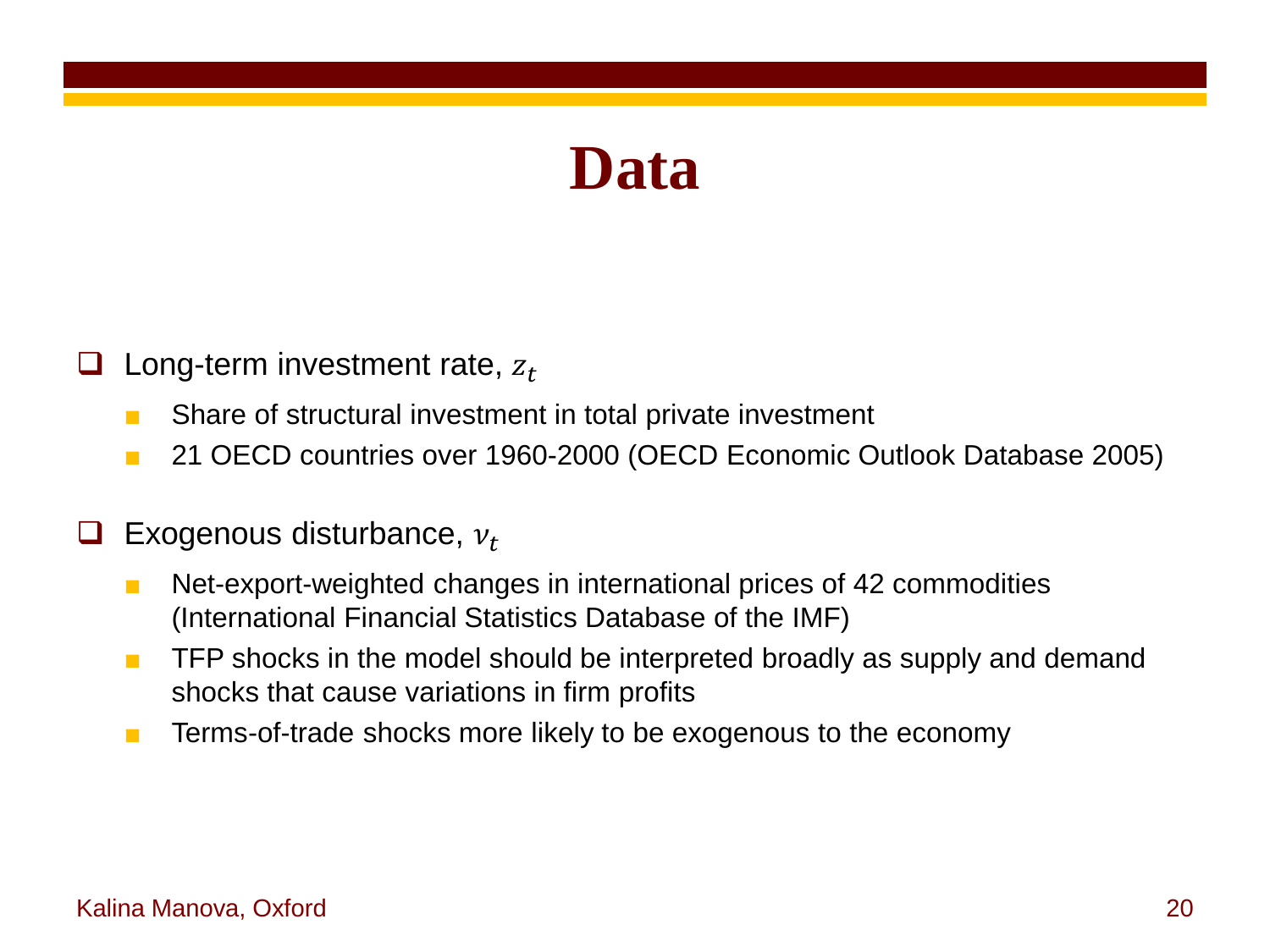### **Data**

#### Credit tightness,  $\mu$

- Ratio of private credit to GDP
- Also use total liquid liabilities and stock market capitalization relative to GDP in robustness checks (Levine et al 2000)
- Mean 0.66
- St dev 0.36 in the panel, 0.22 over time, 0.27 across countries

#### □ Controls

- Rule of law (La Porta et al 1998)
- Demographic variables (PWT)
- Schooling (Barro and Lee 1996)
- Policy measures (Levine et al 2000)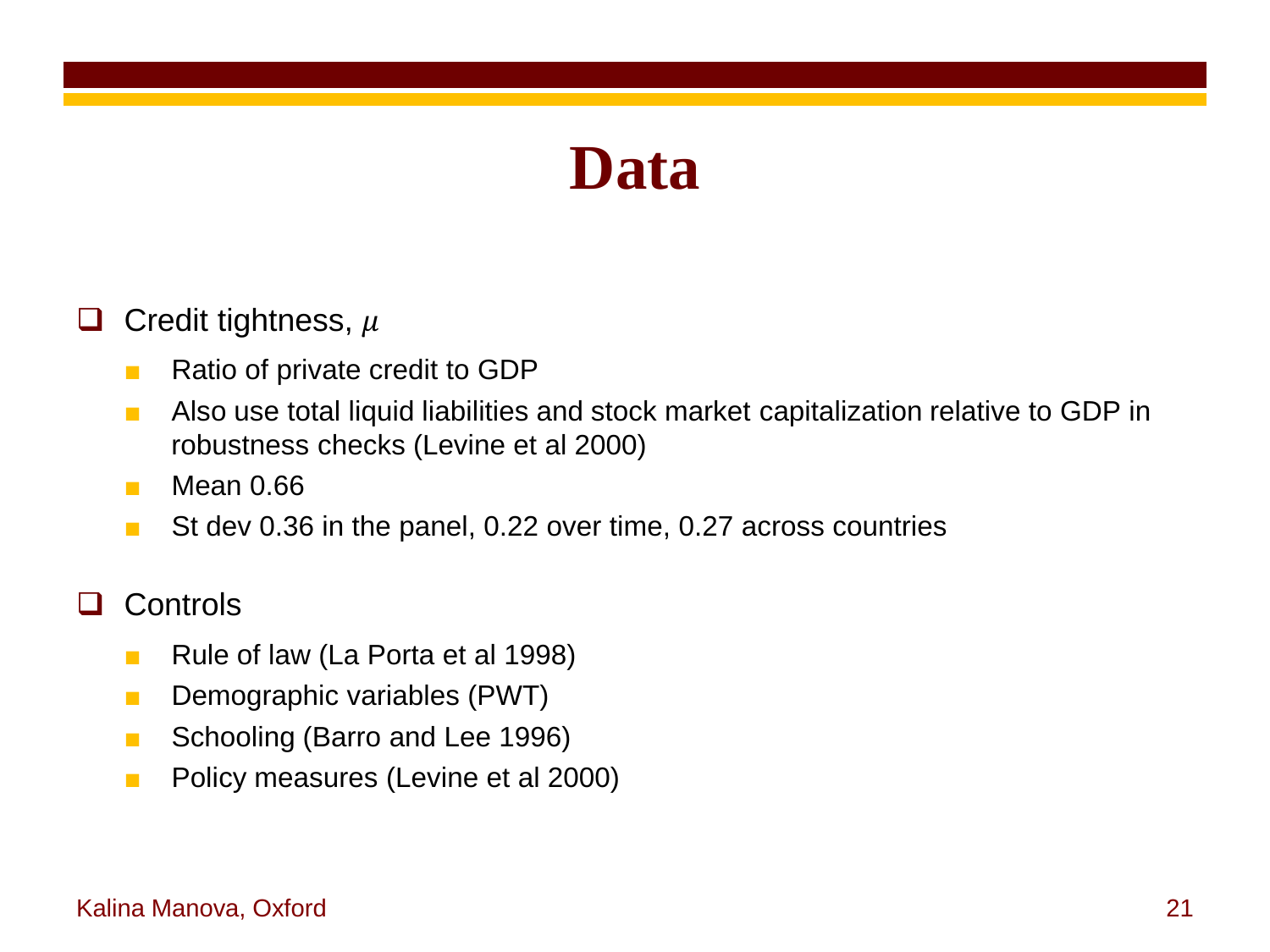### **Impact of Shocks on Investment**

$$
\frac{LTI_{it}}{I_{it}} = const + \alpha \cdot credit_{it} + \sum_{j=0,1,2} (\delta_j + \gamma_j \cdot credit_{it}) \cdot shock_{i,t-j} + \beta \cdot X_{it} + \omega_i + \omega_t + \varepsilon_{it}
$$

- The dependent variable is the share of structural investment in total investment
- Financial development is moving lagged average of private credit over 5 years
- Moving lagged average of GDP per capita as control
- **Expect**  $\gamma < 0$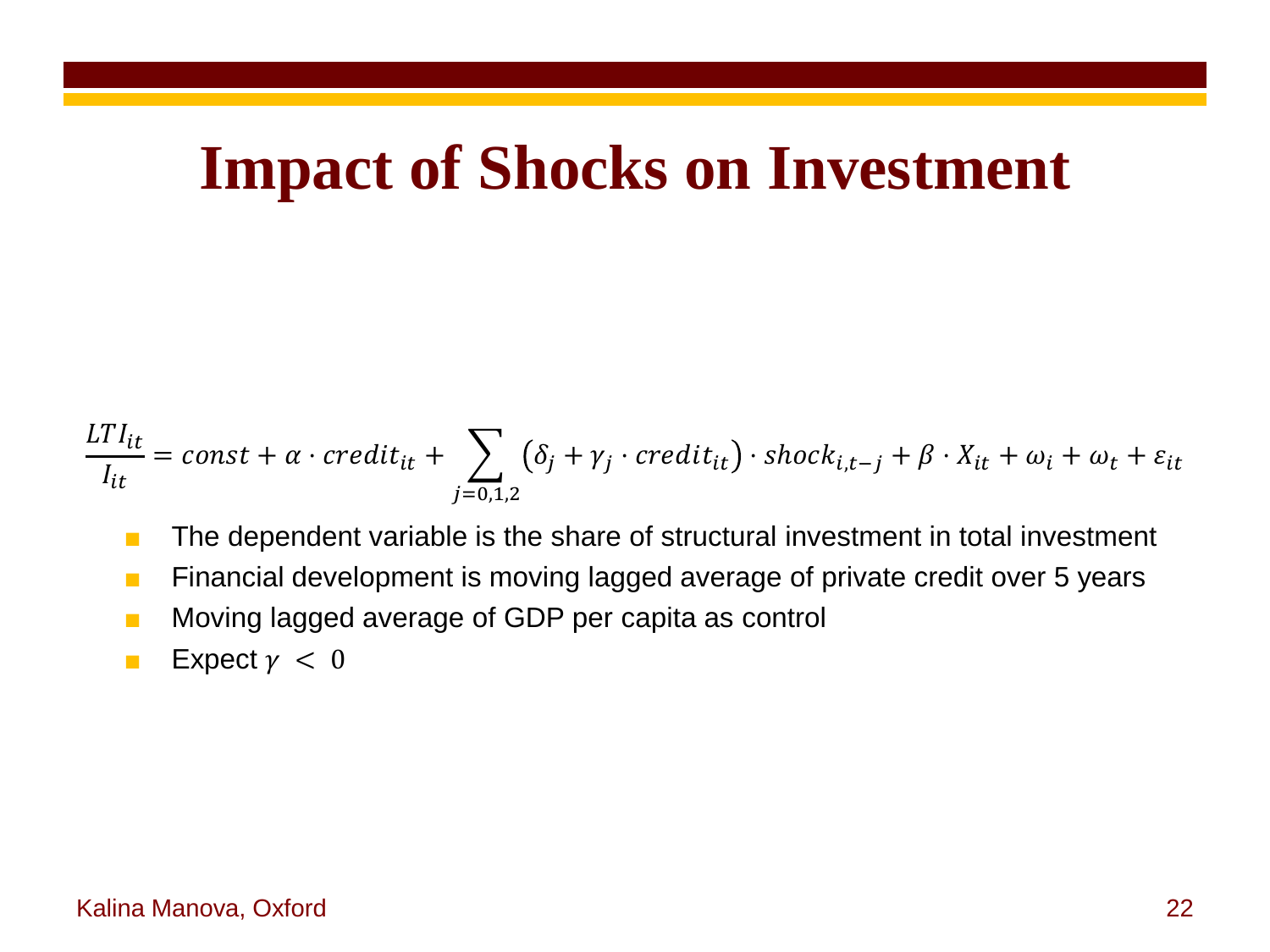# **Impact of Shocks on Investment**

|                                                                                        | <b>Baseline specifications</b> |                                  |                             | Shocks less than 100%       |                            |                             |  |  |
|----------------------------------------------------------------------------------------|--------------------------------|----------------------------------|-----------------------------|-----------------------------|----------------------------|-----------------------------|--|--|
|                                                                                        | (1)                            | (2)                              | (3)                         | (4)                         | (5)                        | (6)                         |  |  |
| Dependent variable: share of private structural investment in total private investment |                                |                                  |                             |                             |                            |                             |  |  |
| priv credit                                                                            | 0.0135<br>(0.32)               | 0.0153<br>(0.36)                 | 0.0141<br>(0.33)            | 0.0189<br>(0.41)            | 0.0185<br>(0.40)           | 0.0180<br>(0.39)            |  |  |
| priv credit $*shock_t$                                                                 | $-0.0087$<br>$(-2.08)^{4}$     | $-0.0079$<br>$(-1.89)^{\dagger}$ | $-0.0069$<br>$(-2.39)^{**}$ | $-0.0350$<br>$(-2.14)^{**}$ | $-0.0521$<br>$(-2.45)^{4}$ | $-0.0594$<br>$(-2.16)^{11}$ |  |  |
| priv credit $*shock_{t-1}$                                                             | 0.0024<br>(0.96)               | 0.0033<br>$(1.78)^{4}$           | 0.0039<br>(1.53)            | $-0.0422$<br>$(-2.00)^*$    | $-0.0517$<br>$(-2.11)^{4}$ | $-0.0627$<br>$(-1.85)^{*}$  |  |  |
| priv credit $*shock_{t-2}$                                                             | 0.0004<br>(0.15)               | $-0.0025$<br>$(-0.90)$           | $-0.0011$<br>$(-0.33)$      | $-0.0465$<br>$(-1.71)$      | $-0.0807$<br>$(-2.32)^{4}$ | $-0.1214$<br>$(-2.39)^{**}$ |  |  |
| comm share $*shock_t$                                                                  |                                |                                  | $-0.0001$<br>$(-1.28)$      |                             |                            | 0.0001<br>(0.09)            |  |  |
| comm share $*shock_{t-1}$                                                              |                                |                                  | $-0.0001$<br>$(-1.82)^{4}$  |                             |                            | 0.0000<br>$(-0.04)$         |  |  |
| comm share $*shock_{t-2}$                                                              |                                |                                  | $-0.0001$                   |                             |                            | $-0.0036$<br>$(-2.00)^*$    |  |  |
| Controls                                                                               |                                |                                  |                             |                             |                            |                             |  |  |
| shocks, income                                                                         | <b>Yes</b>                     | Yes                              | Yes                         | Yes                         | Yes                        | <b>Yes</b>                  |  |  |
|                                                                                        |                                |                                  |                             |                             |                            | Yes                         |  |  |
| $abs(shock) \leq 1$                                                                    | <b>No</b>                      | <b>No</b>                        | <b>No</b>                   | Yes                         | Yes                        | Yes                         |  |  |
| R-squared<br># countries<br>N                                                          | 0.788<br>21<br>728             | 0.790<br>21<br>728               | 0.791<br>21<br>728          | 0.784<br>21<br>603          | 0.786<br>21<br>603         | 0.787<br>21<br>603          |  |  |
| country & year FE<br>income & rulelaw interactions                                     | Yes<br><b>No</b>               | Yes<br>Yes                       | $(-1.19)$<br>Yes<br>Yes     | Yes<br>No                   | Yes<br>Yes                 | <b>Yes</b>                  |  |  |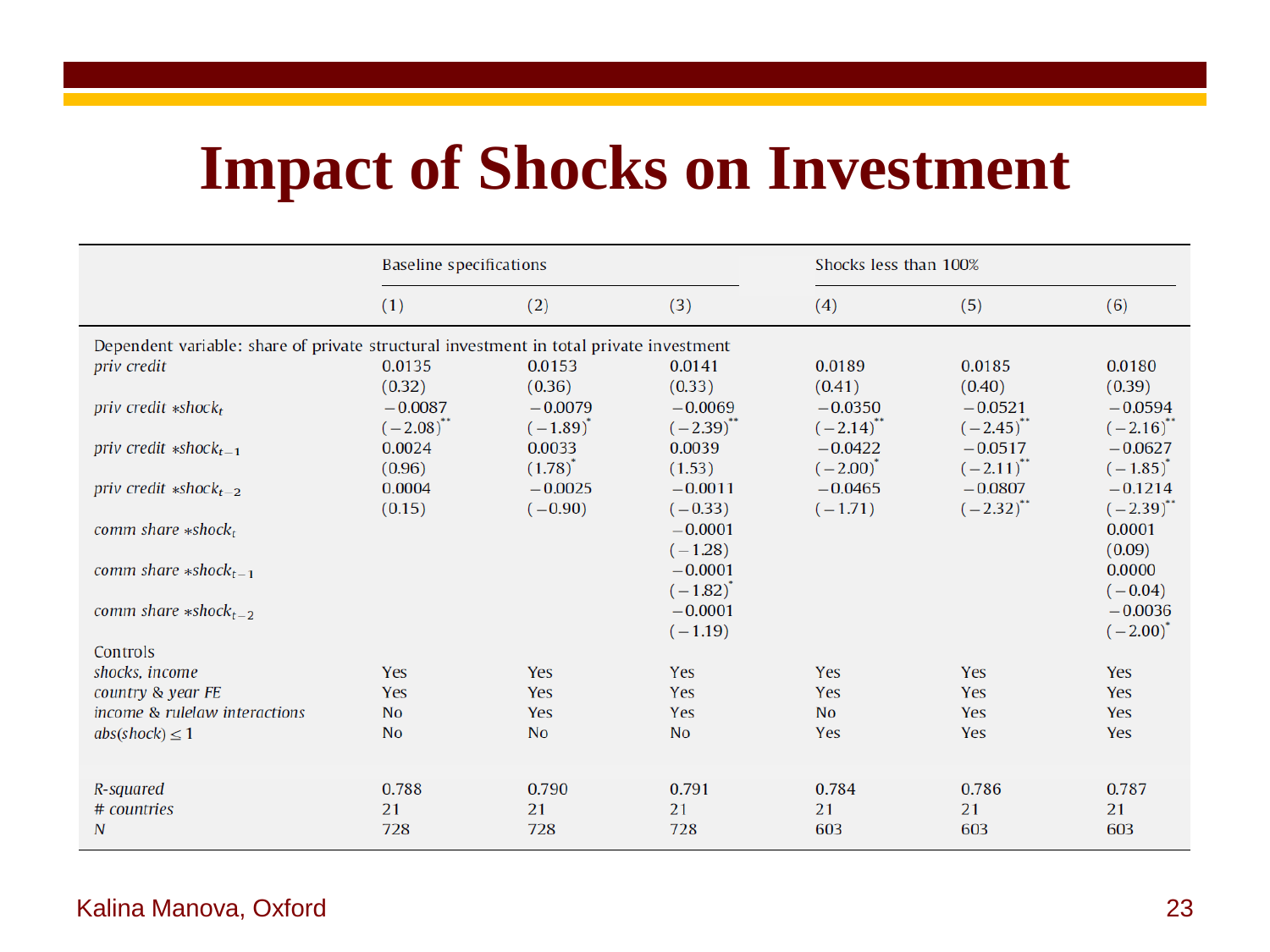## **Impact of Shocks on Investment**

- $\Box$  Financial development positively correlated with overall development
	- Column 2 includes interactions of income per capita and the overall rule of law with the three shock terms to isolate the independent effect of credit availability
- $\Box$  Natural resource producers may be more sensitive to commodity shocks and have lower financial development
	- Column 3 controls for the interaction of commodity price shocks with a country's share of commodities in net exports
- $\Box$  Columns 4–6 show results hold in the sample for which the commodity price shock does not exceed 100% in absolute value
	- Extremely large shocks may signal structural changes in the economy
	- Response might be non-linear with extreme shocks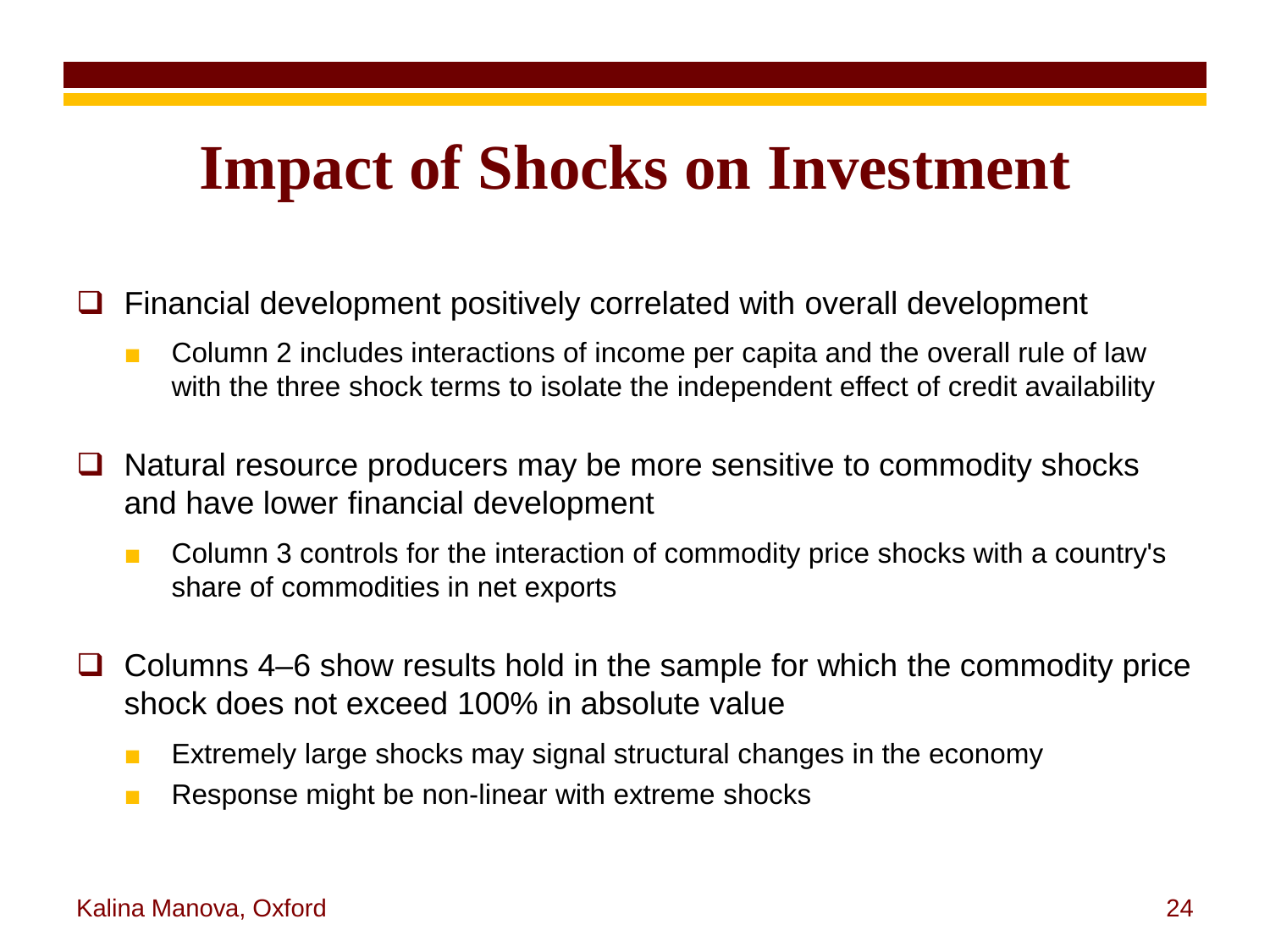### **Robustness**

 $\Box$  Results robust to alternative financial development measures

- Shocks may trigger slow changes in the level of private credit
- Use measures that vary only in the cross-section

| Fin devt measure                                                                                                          | Private credit <sub>1960-2000</sub>       |                                       |                                      | Liquid liabilities                             |                                                   | Market capitalization                          |                                                |  |
|---------------------------------------------------------------------------------------------------------------------------|-------------------------------------------|---------------------------------------|--------------------------------------|------------------------------------------------|---------------------------------------------------|------------------------------------------------|------------------------------------------------|--|
|                                                                                                                           | (1)                                       | (2)                                   | (3)                                  | (4)                                            | (5)                                               | (6)                                            | (7)                                            |  |
| Dependent variable: share of private structural investment in total private investment<br>fin devt<br>fin devt $*shock_t$ | $-0.012$<br>$(-2.89)^{}$                  | $-0.044$<br>$(-2.39)^{4}$             | $-0.066$<br>$(-2.27)^{4}$            | $-0.054$<br>$(-0.93)$<br>$-0.058$<br>$(-3.43)$ | $-0.053$<br>$(-0.91)$<br>$-0.089$<br>$(-3.11)^{}$ | $-0.003$<br>$(-0.05)$<br>$-0.019$<br>$(-0.55)$ | $-0.002$<br>$(-0.04)$<br>$-0.027$<br>$(-0.77)$ |  |
| fin devt $*shock_{t-1}$                                                                                                   | 0.003<br>(1.26)                           | $-0.052$<br>$(-1.76)^{4}$             | $-0.052$<br>$(-1.58)$                | $-0.062$<br>$(-3.10)^{}$                       | $-0.073$<br>$(-2.90)$ <sup>***</sup>              | $-0.043$<br>$(-1.48)$                          | $-0.055$<br>$(-1.43)$                          |  |
| fin devt $*shock_{t-2}$                                                                                                   | 0.000<br>$(-0.10)$                        | $-0.087$<br>$(-4.79)$                 | $-0.113$<br>$(-4.89)$ <sup>***</sup> | $-0.054$<br>$(-1.56)$                          | $-0.095$<br>$(-2.61)^{**}$                        | $-0.053$<br>$(-1.25)$                          | $-0.066$<br>$(-1.25)$                          |  |
| Controls<br>shocks, income<br>country & year FE<br>income & rulelaw interactions<br>$abs(shock) \leq 1$                   | <b>Yes</b><br>Yes<br>No<br>N <sub>0</sub> | Yes<br>Yes<br><b>No</b><br><b>Yes</b> | Yes<br>Yes<br>Yes<br>Yes             | <b>Yes</b><br>Yes<br><b>No</b><br>Yes          | <b>Yes</b><br>Yes<br>Yes<br>Yes                   | <b>Yes</b><br>Yes<br><b>No</b><br>Yes          | Yes<br>Yes<br>Yes<br><b>Yes</b>                |  |
| R-squared<br># countries<br>N                                                                                             | 0.782<br>21<br>764                        | 0.776<br>21<br>639                    | 0.777<br>21<br>639                   | 0.752<br>19<br>537                             | 0.756<br>19<br>537                                | 0.783<br>19<br>374                             | 0.786<br>19<br>374                             |  |

#### Kalina Manova, Oxford 25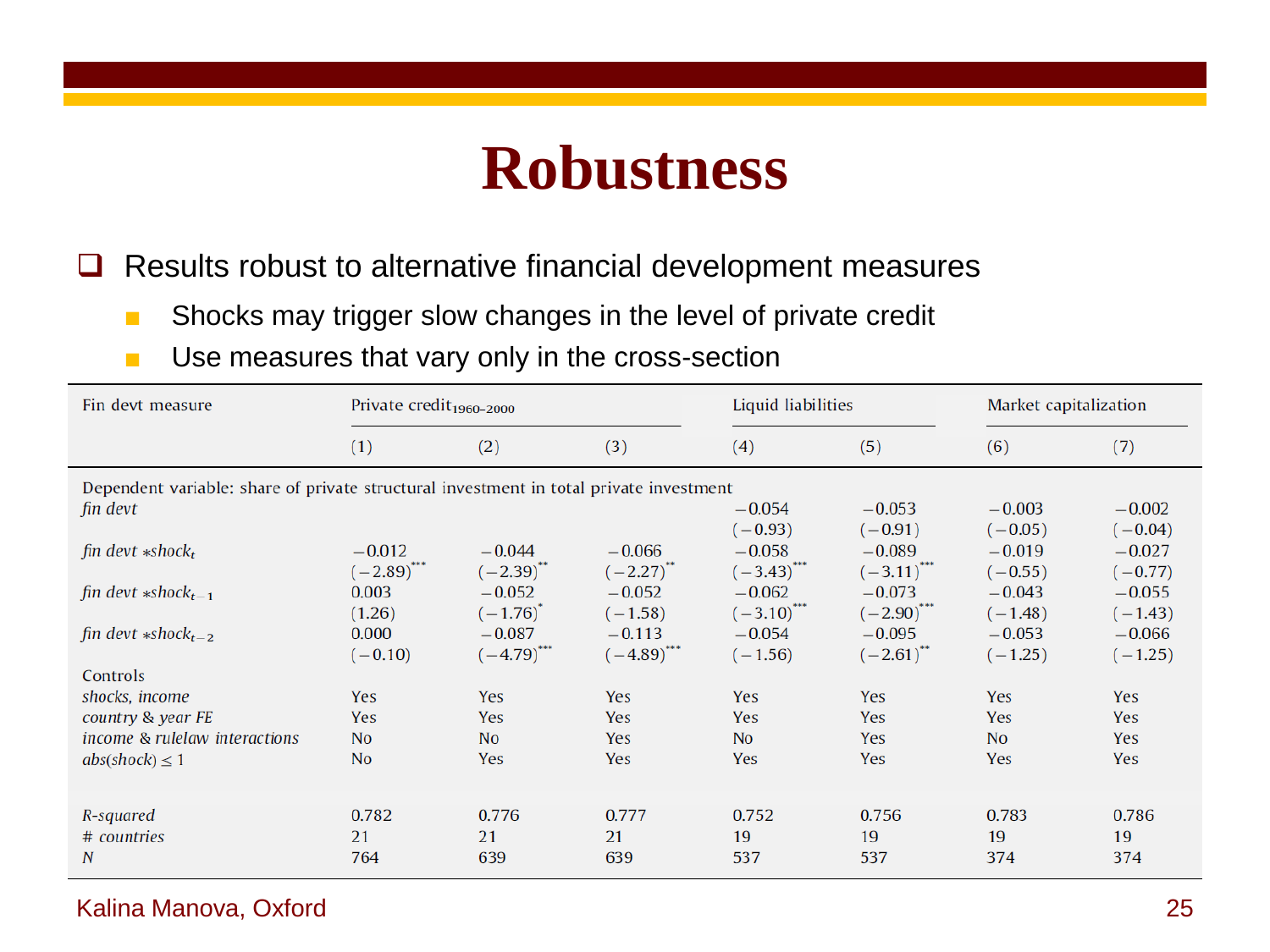### **Total Investment**

- $\Box$  Lower levels of financial development do not predict a stronger impact of commodity-price shocks on the share of investment in total GDP
- $\Box$  Results for composition of investment are robust to controlling for overall rate of investment to GDP (proxy for supply of savings)

| Dependent variable                 | Total investment/GDP          |                               |                |                          | Structural inv/total inv |                           |                                    |                           |                           |                           |
|------------------------------------|-------------------------------|-------------------------------|----------------|--------------------------|--------------------------|---------------------------|------------------------------------|---------------------------|---------------------------|---------------------------|
|                                    | (1)                           | (2)                           | (3)            | (4)                      | (5)                      | (6)                       | (7)                                | (8)                       | (9)                       | (10)                      |
| investment/GDP                     |                               |                               |                |                          |                          | 0.000<br>(0.10)           | 0.001<br>(0.44)                    | 0.001<br>(0.50)           | 0.001<br>(0.52)           | 0.002<br>(0.61)           |
| <i>priv</i> credit                 | 3.43<br>$(1.76)$ <sup>*</sup> | 2.42<br>(1.05)                | 2.49<br>(1.13) | 2.52<br>(1.13)           |                          | 0.013<br>(0.32)           | 0.016<br>(0.36)                    | 0.015<br>(0.34)           | 0.014<br>(0.33)           |                           |
| priv credit $*shock_t$             | $-0.18$<br>$(-0.60)$          | 1.61<br>(1.10)                | 2.53<br>(1.52) | 1.72<br>(1.21)           | $-0.02$<br>$(-0.01)$     | $-0.009$<br>$(-2.13)^{4}$ | $-0.037$<br>$(-2.22)^{44}$         | $-0.056$<br>$(-2.42)^{4}$ | $-0.062$<br>$(-2.18)$     | $-0.055$<br>$(-3.41)^{4}$ |
| priv credit $*shock_{t-1}$         | 0.41<br>$(3.57)$              | 2.54<br>$(1.90)$ <sup>*</sup> | 3.26<br>(2.45) | 1.82<br>(1.46)           | 2.43<br>(1.56)           | 0.002<br>(1.03)           | $-0.045$<br>$(-2.20)^{4}$          | $-0.056$<br>$(-2.14)^{4}$ | $-0.065$<br>$(-1.92)^{*}$ | $-0.055$<br>$(-2.05)^{4}$ |
| priv credit $*shock_{t-2}$         | $-0.61$<br>$(-2.31)^{4}$      | 0.10<br>(0.05)                | 3.00<br>(1.61) | 3.22<br>(1.54)           | 1.21<br>(0.60)           | 0.001<br>(0.18)           | $-0.047$<br>$(-1.76)$ <sup>*</sup> | $-0.085$<br>$(-2.41)^{4}$ | $-0.126$<br>$(-2.46)$     | $-0.102$<br>$(-4.17)$     |
| comm share $*shockt$               |                               |                               |                | $-0.12$<br>$(-0.72)$     |                          |                           |                                    |                           | 0.000<br>(0.20)           |                           |
| comm share $*shock_{t-1}$          |                               |                               |                | $-0.20$<br>$(-3.92)$ *** |                          |                           |                                    |                           | 0.000<br>(0.17)           |                           |
| comm share $*shock$ <sub>t-2</sub> |                               |                               |                | 0.08<br>(0.86)           |                          |                           |                                    |                           | $-0.004$<br>$(-2.02)^{4}$ |                           |
| Controls                           |                               |                               |                |                          |                          |                           |                                    |                           |                           |                           |
| shocks; income; country & year FE  | Yes                           | Yes                           | Yes            | Yes                      | Yes                      | <b>Yes</b>                | Yes                                | Yes                       | <b>Yes</b>                | Yes                       |
| income & rulelaw interactions      | <b>No</b>                     | <b>No</b>                     | Yes            | Yes                      | Yes                      | <b>No</b>                 | <b>No</b>                          | Yes                       | Yes                       | Yes                       |
| $abs(shock) \leq 1$                | <b>No</b>                     | Yes                           | Yes            | Yes                      | Yes                      | <b>No</b>                 | Yes                                | Yes                       | Yes                       | Yes                       |
| R-squared                          | 0.732                         | 0.739                         | 0.746          | 0.748                    | 0.729                    | 0.788                     | 0.786                              | 0.787                     | 0.789                     | 0.786                     |
| # countries                        | 21                            | 21                            | 21             | 21                       | 21                       | 21                        | 21                                 | 21                        | 21                        | 21                        |
| N                                  | 728                           | 603                           | 603            | 603                      | 630                      | 728                       | 603                                | 603                       | 603                       | 603                       |

#### Kalina Manova, Oxford 26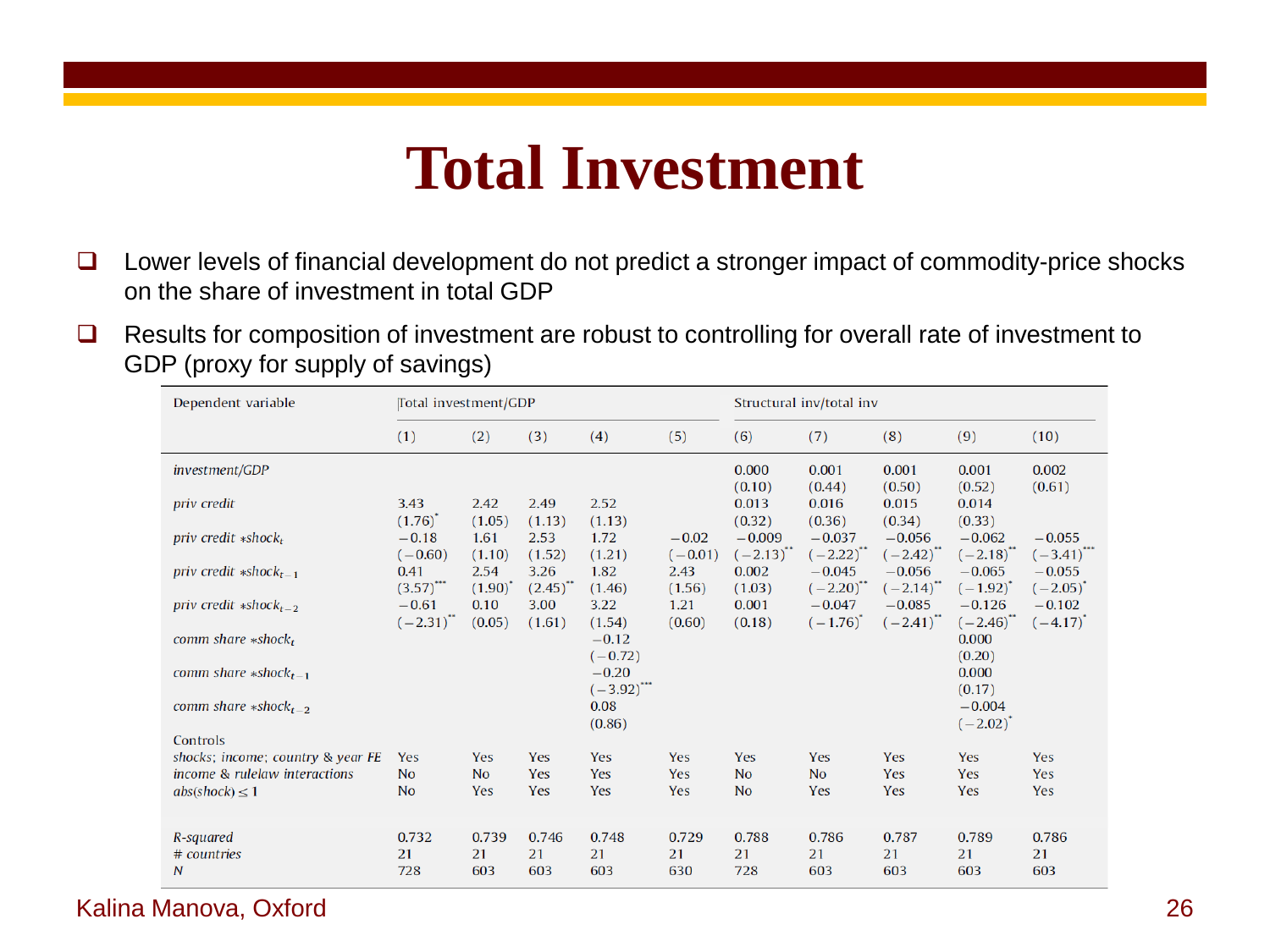### **Impact of Shocks on Growth**

$$
\Delta y_{it} = const + \alpha \cdot credit_{it} + \beta \cdot y_{it-2} + \sum_{j=0,1,2} (\delta_j + \gamma_j \cdot credit_{it}) \cdot shock_{i,t-j} + \omega_i + \omega_t + \varepsilon_{it}
$$

- **The dependent variable is annual GDP per capita growth for country i in time t**
- Financial development is moving lagged average of private credit over 5 years
- Twice-lagged GDP per capita as control
- **Expect**  $\gamma < 0$
- Control for concurrent and lagged total investment as shares of GDP
	- Effects not channeled through the level of aggregate investment
	- Isolate productivity improvements above and beyond capital accumulation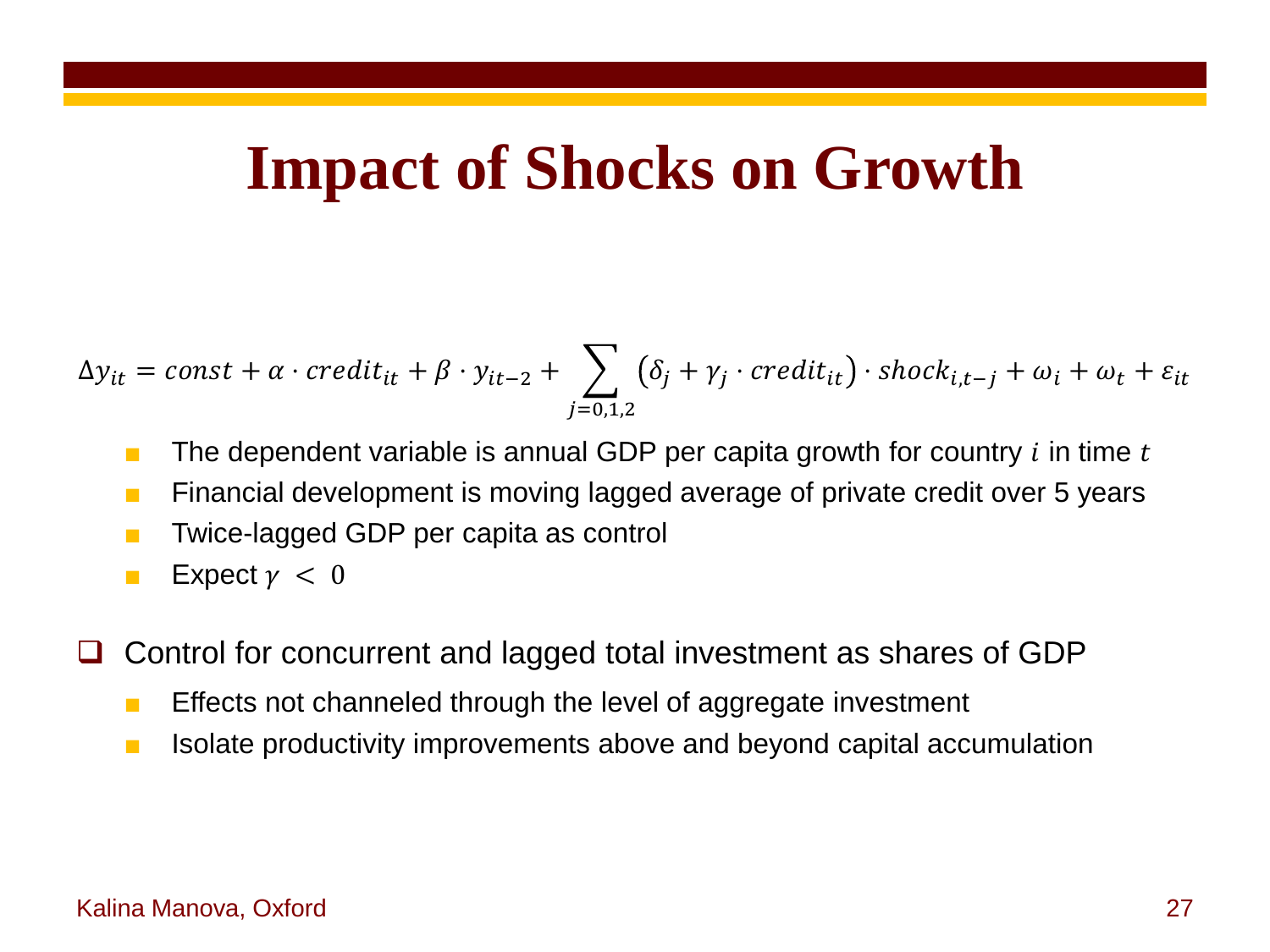# **Impact of Shocks on Growth**

|                                                                                                                 | Baseline specifications                 |                         |                       |                         | Controlling for total investment/GDP    |                         |                       |                         |
|-----------------------------------------------------------------------------------------------------------------|-----------------------------------------|-------------------------|-----------------------|-------------------------|-----------------------------------------|-------------------------|-----------------------|-------------------------|
|                                                                                                                 | (1)                                     | (2)                     | (3)                   | (4)                     | (5)                                     | (6)                     | (7)                   | (8)                     |
| Dependent variable: annual GDP per capita growth<br>priv credit                                                 | $-0.004$<br>$(-0.45)$                   | $-0.008$<br>$(-0.75)$   | $-0.008$<br>$(-0.75)$ |                         | $-0.005$<br>$(-0.55)$                   | $-0.009$<br>$(-0.92)$   | $-0.009$<br>$(-0.93)$ |                         |
| priv credit $*shock_t$                                                                                          | 0.000                                   | 0.006                   | 0.008                 | 0.024                   | $-0.001$                                | 0.006                   | 0.009                 | 0.023                   |
|                                                                                                                 | $(-0.13)$                               | (0.39)                  | (0.49)                | (1.49)                  | $(-0.59)$                               | (0.46)                  | (0.59)                | (1.38)                  |
| priv credit $*shock_{t-1}$                                                                                      | $-0.005$                                | $-0.030$                | $-0.031$              | $-0.035$                | $-0.004$                                | $-0.027$                | $-0.030$              | $-0.033$                |
|                                                                                                                 | $(-4.63)$ <sup>***</sup>                | $(-2.38)^{11}$          | $(-2.16)^{4}$         | $(-2.90)^{}$            | $(-3.22)$ <sup>***</sup>                | $(-2.19)^{11}$          | $(-2.12)^{11}$        | $(-3.00)^{^{\circ}}$    |
| priv credit $*shock_{t-2}$                                                                                      | $-0.003$                                | $-0.005$                | 0.001                 | $-0.015$                | $-0.002$                                | $-0.002$                | 0.004                 | $-0.010$                |
|                                                                                                                 | $(-1.56)$                               | $(-0.59)$               | (0.11)                | $(-1.60)$               | $(-1.28)$                               | $(-0.25)$               | (0.41)                | $(-0.92)$               |
| Controls<br>shocks; income <sub>t-2</sub> ; country & year FE<br>$abs(shock) \leq 1$<br>comm share interactions | Yes<br>N <sub>O</sub><br>N <sub>o</sub> | Yes<br>Yes<br><b>No</b> | Yes<br>Yes<br>Yes     | Yes<br>Yes<br><b>No</b> | Yes<br>N <sub>0</sub><br>N <sub>o</sub> | Yes<br>Yes<br><b>No</b> | Yes<br>Yes<br>Yes     | Yes<br>Yes<br><b>No</b> |
| R-squared                                                                                                       | 0.410                                   | 0.456                   | 0.457                 | 0.455                   | 0.425                                   | 0.468                   | 0.469                 | 0.466                   |
| # countries                                                                                                     | 21                                      | 21                      | 21                    | 21                      | 21                                      | 21                      | 21                    | 21                      |
| N                                                                                                               | 727                                     | 602                     | 602                   | 629                     | 727                                     | 602                     | 602                   | 629                     |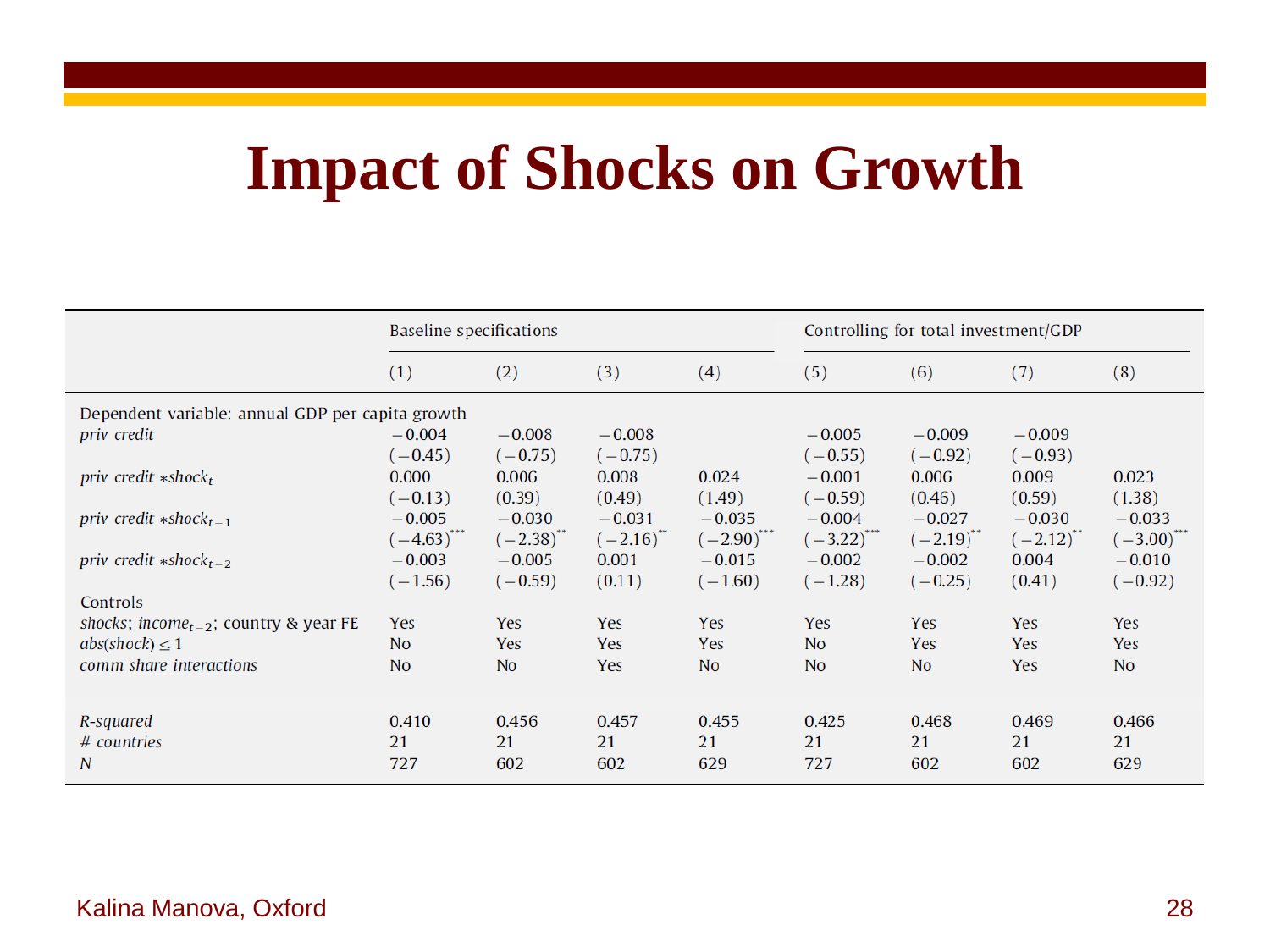# **Volatility and Growth**

- $\Box$  When idiosyncratic liquidity risk increases with aggregate volatility, the causal effect of volatility on growth should be more negative the tighter the credit constraints
	- Cost of business cycles may be higher in financially underdeveloped countries
- $\Box$  Repeat Ramey and Ramey (1995) regression with the addition of private credit and its interaction with volatility
	- Results consistent and economically significant
	- 1 st dev improvement in private credit would reduce the negative growth impact of 1% rise in volatility by 0.14%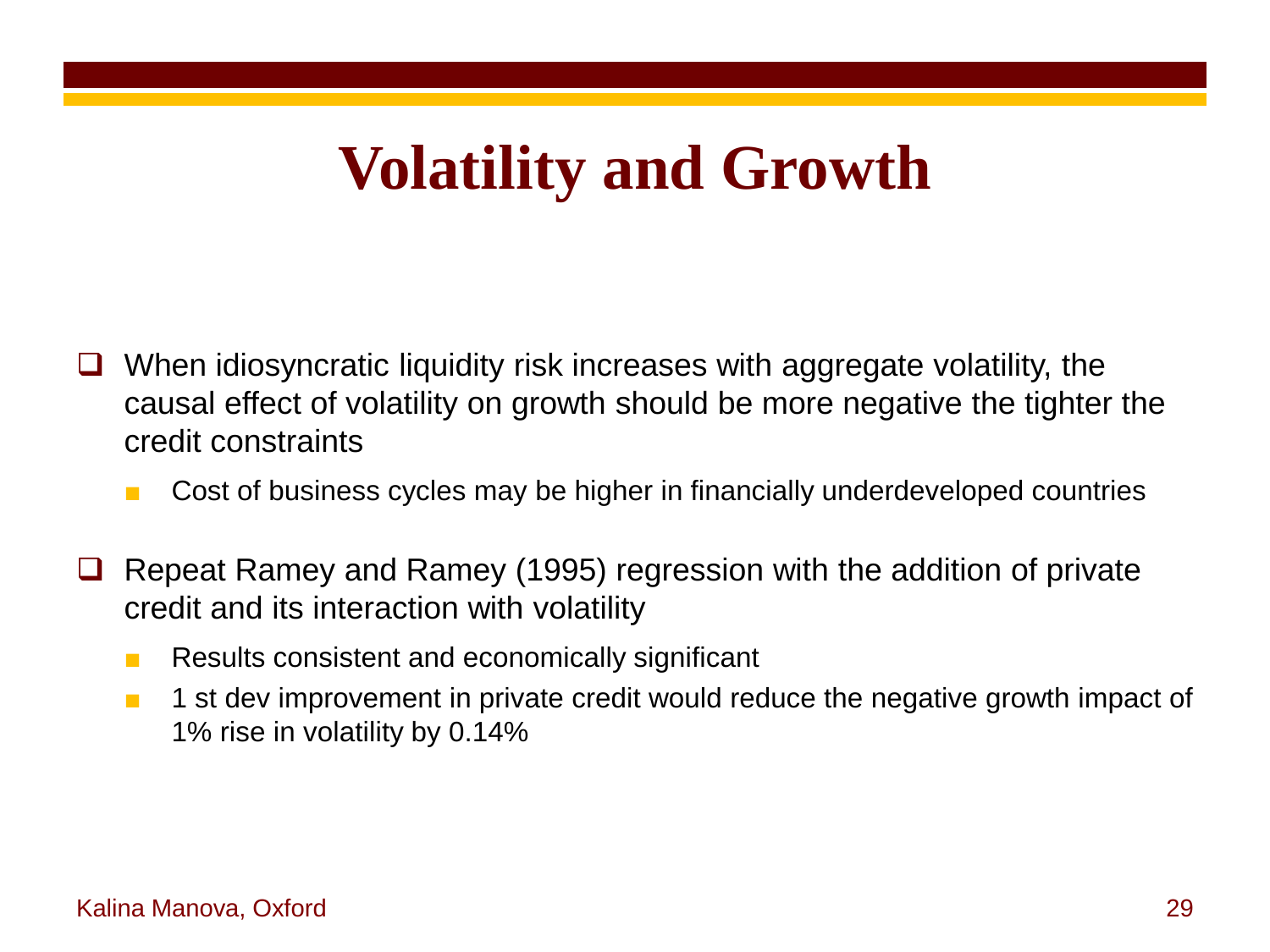# **Volatility and Growth**

|                                                              | No investment          |                         |                | With investment          |                                  |                                  |  |
|--------------------------------------------------------------|------------------------|-------------------------|----------------|--------------------------|----------------------------------|----------------------------------|--|
|                                                              | (1)                    | (2)                     | (3)            | (4)                      | (5)                              | (6)                              |  |
| Dependent variable: average GDP per capita growth, 1960-2000 |                        |                         |                |                          |                                  |                                  |  |
| <i>initial income</i>                                        | $-0.003$               | $-0.010$                | $-0.011$       | $-0.006$                 | $-0.009$                         | $-0.010$                         |  |
|                                                              | $(-1.51)$              | $(-3.79)$ ***           | $(-4.37)$ ***  | $(-3.78)$ <sup>***</sup> | $(-3.97)$                        | $(4.42)$ <sup>***</sup>          |  |
| growth volatility                                            | $-0.161$               | $-0.257$                | $-0.137$       | $-0.172$                 | $-0.218$                         | $-0.134$                         |  |
|                                                              | $(-2.35)^{**}$         | $(-2.46)$ <sup>**</sup> | $(-1.27)$      | $(-3.15)$ ***            | $(-2.37)^{**}$                   | $(-1.40)$                        |  |
| private credit                                               | 0.014                  | $-0.005$                | 0.064          | $-0.004$                 | $-0.015$                         | 0.036                            |  |
|                                                              | (1.20)                 | $(-0.35)$               | $(2.37)^{44}$  | $(-0.43)$                | $(-1.33)$                        | (1.43)                           |  |
| volatility *private credit                                   | 0.520                  | 0.757                   | 0.458          | 0.441                    | 0.575                            | 0.375                            |  |
|                                                              | $(2.23)$ <sup>**</sup> | $(2.50)^{**}$           | (1.50)         | $(2.36)$ <sup>**</sup>   | $(2.14)$ <sup>**</sup>           | (1.37)                           |  |
| investment/GDP                                               |                        |                         |                | 0.001<br>(7.59)          | 0.001<br>$(4.45)$ <sup>***</sup> | 0.001<br>$(4.03)$ <sup>***</sup> |  |
| Controls                                                     |                        |                         |                |                          |                                  |                                  |  |
| pop growth, sec enroll                                       | <b>No</b>              | Yes                     | <b>Yes</b>     | <b>No</b>                | Yes                              | Yes                              |  |
| Levine et al. policy set                                     | <b>No</b>              | Yes                     | <b>Yes</b>     | <b>No</b>                | Yes                              | <b>Yes</b>                       |  |
| private credit <sup>2</sup>                                  | <b>No</b>              | <b>No</b>               | Yes            | <b>No</b>                | No                               | Yes                              |  |
|                                                              |                        |                         |                |                          |                                  |                                  |  |
|                                                              |                        |                         |                |                          |                                  |                                  |  |
| F-test (volatility terms)                                    | 0.046                  | 0.027                   | 0.309<br>0.000 | 0.008<br>0.003           | 0.047<br>0.102                   | 0.322<br>0.011                   |  |
| F-test (credit terms)<br>R-squared                           | 0.000<br>0.356         | 0.002<br>0.529          | 0.584          | 0.591                    | 0.644                            | 0.673                            |  |
| N                                                            | 106                    | 73                      | 73             | 106                      | 73                               | 73                               |  |
|                                                              |                        |                         |                |                          |                                  |                                  |  |